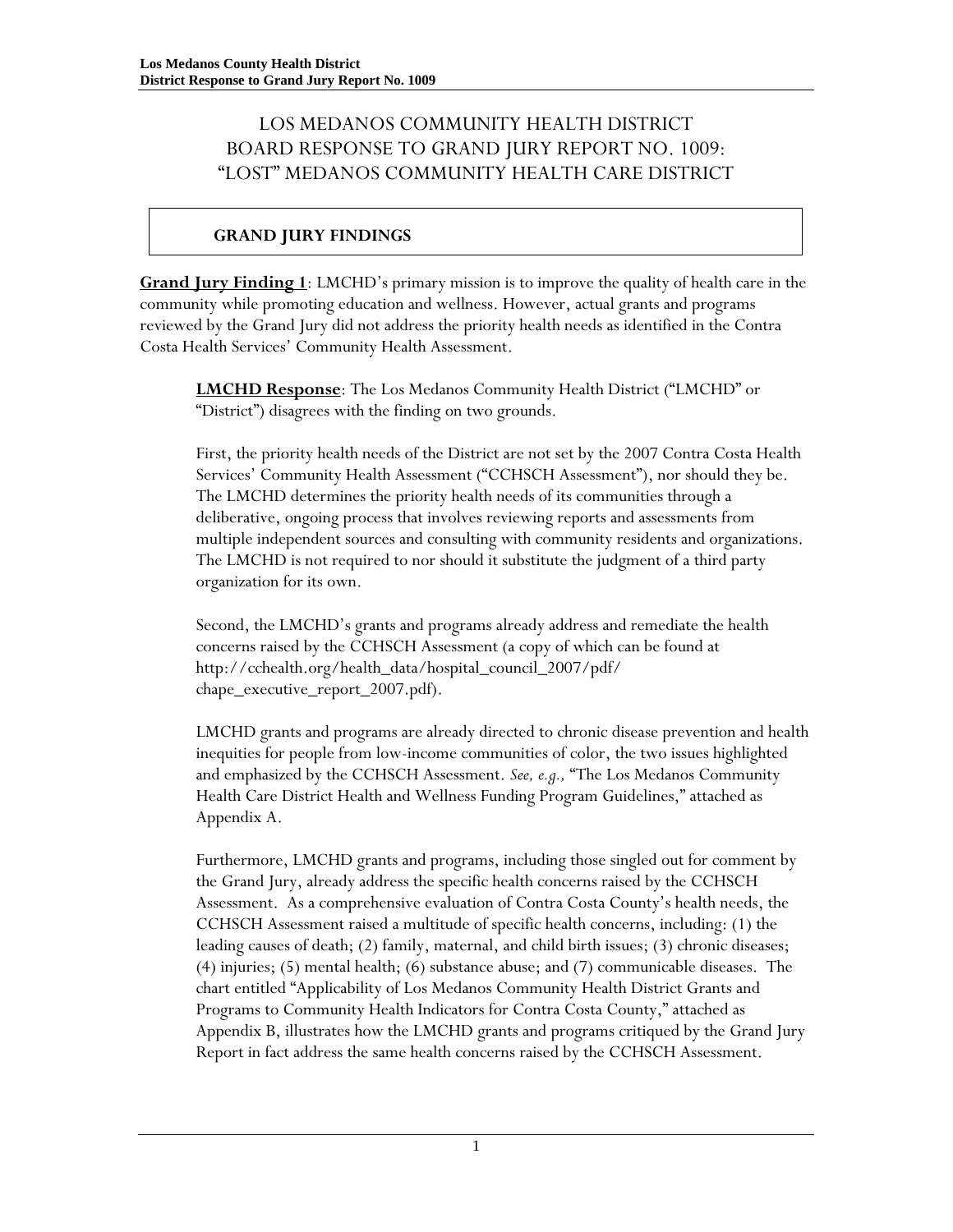In response to the Grand Jury's critique of the Reading Zone at the Pittsburg Health Clinic, the Pittsburg Arts & Community Foundation has prepared its own response, attached as Appendix C. The LMCHD funded the Reading Zone's furniture. The Pittsburg Arts & Community Foundation, which runs the Reading Zone and supplies its books, pointed out that the program was intended to provide a means for low-income, pre-school age children to have access to books on health-related topics. For many of the children, the Reading Zone is the only way they are able to access books, so the program doesn't bar children from taking the books, with titles like "The Little Elephant with the Big Earache" and "Katie Caught a Cold," home with them. In fact, the program views it as a good sign when books disappear from the bookshelves, as the children are taking books home to read on their own.

**Grand Jury Finding 2**: Of the sixteen grants and programs awarded for the year 2008-2009, fifteen were for \$25,000 or less. Awarding multiple grants in small dollar amounts is inefficient.

**LMCHD Response**: The LMCHD disagrees with the finding.

For the years 2008-2009, the LMCHD funded twenty-two grants, interim grants, and collaborative efforts totaling over \$390,000 for sixteen different programs. Seven of those programs received over \$25,000, nine received less than \$25,000, and only three received less than \$10,000. *See* "2008-2009 Los Medanos Community Health District Grants, Interim Grants, and Collaborative Efforts," attached as Appendix D.

In times of economic growth, awarding multiple grants in small dollar amounts may result in measurable outcomes of less impact. In times of economic contraction like the years 2008-2009, however, when service providers across disciplines were facing extreme financial hardship, awarding a larger number of grants likely had a greater overall impact in the community by ensuring that vital providers of community health care services remained open for business.

**Grand Jury Finding 3**: Community health programs and grant dollars consumed less than half of LMCHD's total revenue for the years 2006 through 2009.

**LMCHD Response**: The LMCHD disagrees with the finding.

For the years 2006 through 2009, the LMCHD spent an average of 69% of its total revenues on program expenses. *See* "LMCHD Analysis of Revenues and Expenses, 2006- 2009" attached as Appendix E. Furthermore, that calculation does not include the fair market value of the LMCHD's in-kind donation of office space to the Pittsburg Health Center, which is estimated at over two million dollars per year.

**Grand Jury Finding 4**: The District has not collaborated with HAC and other health consortia.

**LMCHD Response**: The LMCHD disagrees with the finding.

The LMCHD maintains collaborations with a significant number of community base organizations, including health consortia, in order to engage with a representative cross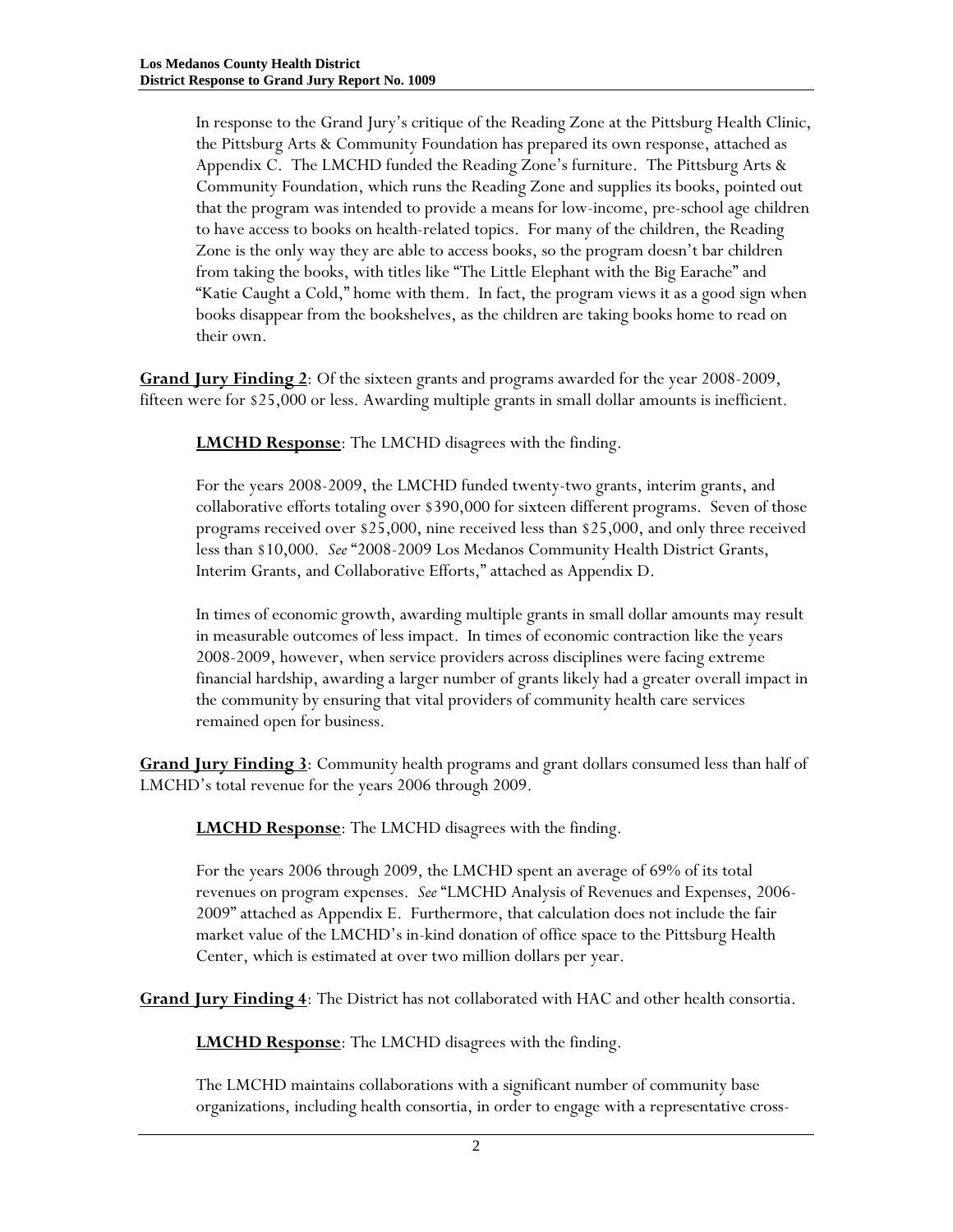section of the District's health care community. The chart entitled "LMCHD Engagement with the District Health Care Community," attached as Appendix F, provides a snapshot of the different organizations with which LMCHD has collaborated over just the last six months.

In addition, members of the LMCHD board and staff have been closely involved with numerous peer-level associations, including the Association of California Healthcare Districts ("ACHD") and the Special District and Local Government Institute ("Special District Institute"), and have been recognized by the Special District Institute for their commitment to the professional, effective management of special districts.<sup>1</sup>

In fact, the 2007 Contra Costa Local Agency Formation Commission ("LAFCO") Municipal Service Review ("MSR")2 made specific mention of the LMCHD's cooperation with community partners, stating that "[t]hrough partnerships LMCHD has improved its financial condition, reduced liability to the taxpayers, and ensured healthcare services to the community," and that "[t]he District's assets and resources have been successfully leveraged through ongoing relationships with CCHS and other healthcare providers." MSR at 4-5.

The Contra Costa Health Access Coalition ("HAC"), to which Report 1009 makes specific mention, disbanded in 2008 (for more information, please contact Lorena Martinez-Ochoa at lmartine@hsd.ccounty.us).

**Grand Jury Finding 5**: There have been two strategic plans; neither was effectively implemented. LMCHD is spending \$140,000 over a two-year period for its third strategic plan in eight years.

**LMCHD Response**: The LMCHD disagrees with the finding.

In 2000, the LMCHD adopted a strategic plan, parts of which were drafted and updated in 2002 by the Board with community input. Despite very limited resources, many of the initiatives identified in that plan were successfully implemented. In 2006, the LMCHD adopted an updated version of LMCHD's 2002 plan, including a series of directives called Pathways to Health. The District succeeded again in implementing many of the programs and initiatives identified in the plan, including the highly recognized Fit Fest and elementary school Eyeglasses programs. Recognizing the successful transformation of the District following the implementation of its Plans, the 2007 LAFCO MSR lauded the advances made by the District, and the 2007 LAFCO Board congratulated the District on its progress over the course of seven years of LAFCO oversight. This Grand Jury opted to ignore those findings.

 $\overline{a}$ 

<sup>1</sup> *See* http://www.sdbmi.com/certificatelist.htm.

<sup>2</sup> A copy of the 2007 LAFCO MSR can be found at http://www.contracostalafco.org/ municipal\_service\_reviews/final%20healthcare%20services%20MSR%20report/HealthCare%20MSR%20 Approved%208-8-07.pdf.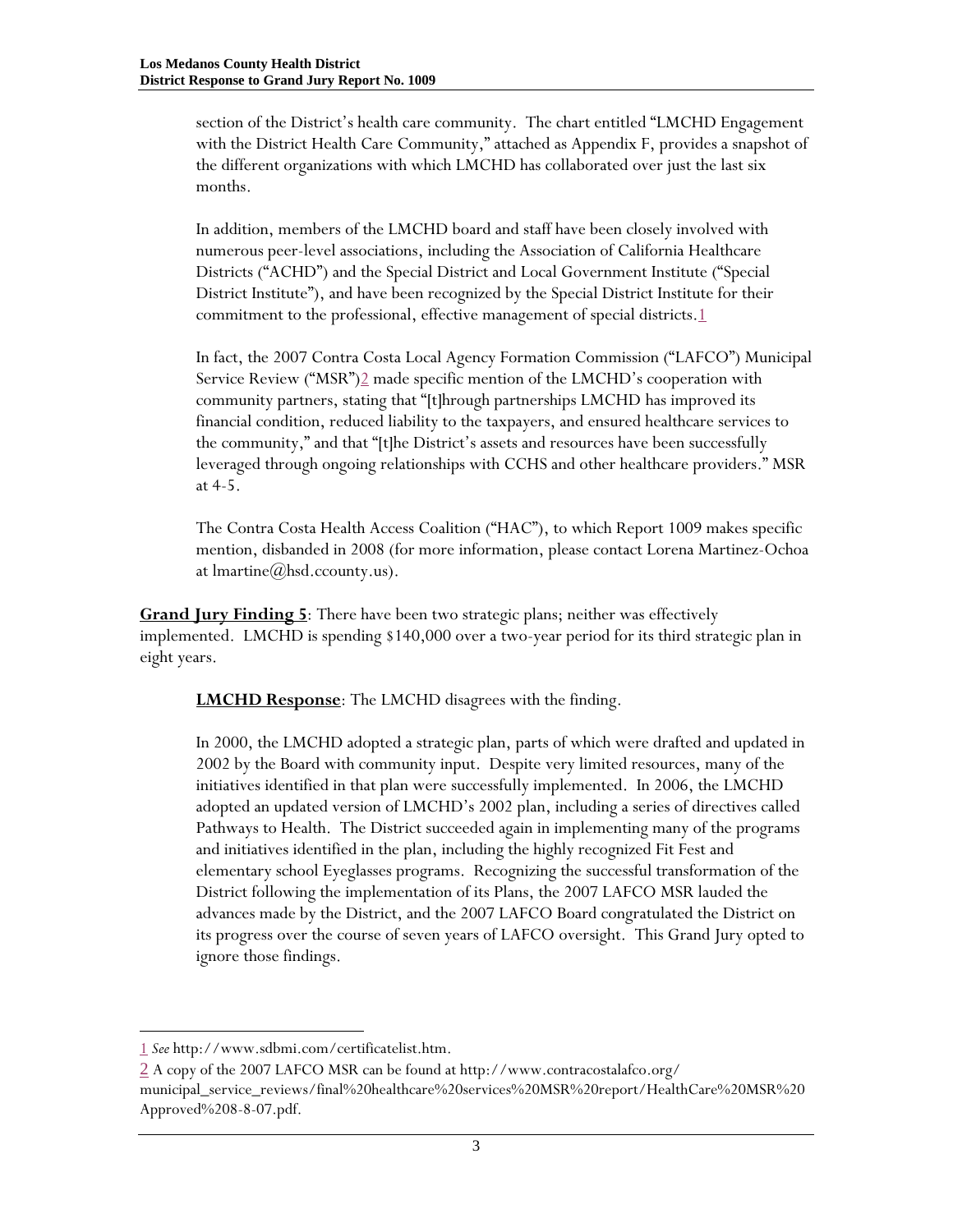The LMCHD is currently developing a comprehensive strategic plan that is being implemented over a 2-year period. After a competitive process that attracted three responses to its request for proposals ("RFP"), the LMCHD signed a 2-year, \$140,000 contract with a full-service Northern California regional organization with extensive expertise in community program design and implementation. The LMCHD's choice was based on expertise, accessibility, and cost-effectiveness—the rejected RFP responses, for example, were submitted by Southern California consultants for an average cost of \$250,000, excluding travel and other expenses.

Elements of the new strategic plan, including the District's mission statement, vision, guiding principles, goals and strategies, restructuring plan, and funding policies and procedures, attached as Appendices A and G, have already been adopted by the Board and implemented by the LMCHD staff.

**Grand Jury Finding 6**: The 2007 LAFCO Municipal Service Review identified four options that could be taken by the District. The District chose to maintain the status quo.

**LMCHD Response**: The LMCHD partially disagrees with this finding.

The LMCHD agrees that the 2007 LAFCO MSR identified four options that could be taken by the District, which included maintaining the status quo, dissolving the LMCHD, consolidating the LMCHD with the Mt. Diablo Healthcare District, and dissolving the LMCHD and forming a subsidiary district with limited powers.

The LAFCO MSR did not recommend a particular option, but its comments indicated that maintaining the status quo would be the option most beneficial to the community. Specifically, the LAFCO MSR stated that maintaining the status quo would:

. . . allow the residents within the district to benefit from the financial improvements and service level enhancements that have occurred within recent years, and are planned to continue in the next five years. The District has successfully resolved a number of financial issues and built strong, collaborative relationships with CCHS, other service providers and community organizations. These relationships are leveraging the assets of the Pittsburg Health Center and Bay Point Health Center in providing direct healthcare services that are needed within the community. The District is engaged in activities that support the purpose for which it was formed. With its current budget, the District is spending 74 percent of its budgeted revenue on health programs and retiring debt. MSR at 4-13.

The LAFCO MSR indicated that the disadvantage of maintaining the status quo was primarily related to the District's history of financial performance and service and financial implementation, but noted: "the District has strong management leadership now, a key indicator of future success," and specifically stated that "[t]he District is providing substantial healthcare benefit with the property tax revenue it receives." *Id.*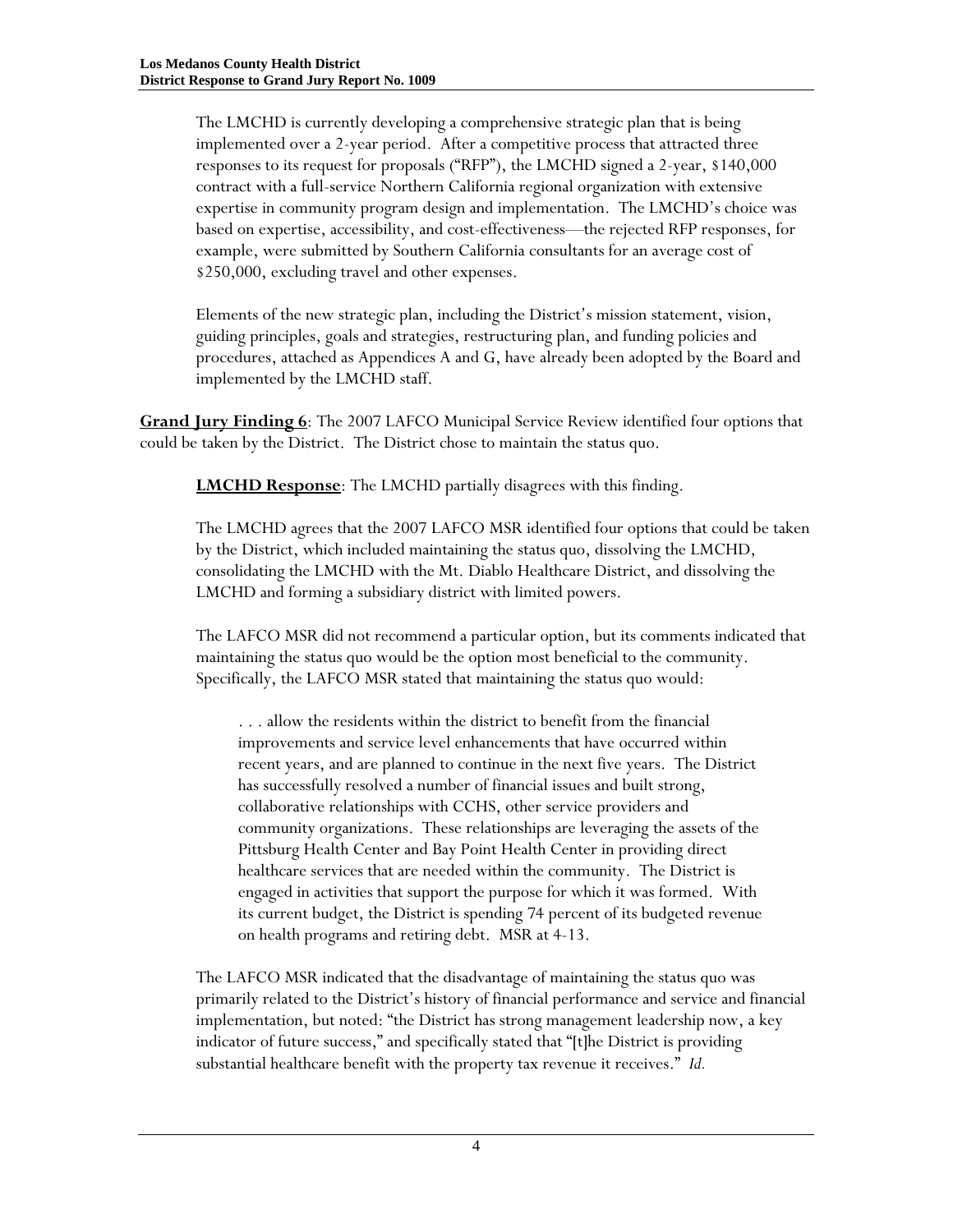In comparison, the LAFCO MSR indicated that dissolving the LMCHD "could significantly impact the level of healthcare services provided within the Pittsburg/Bay Point Area," and that the advantage of consolidating the LMCHD and the Mt. Diablo Healthcare District would be that "the strategic planning, approach and impetus of the LMCHD could be expanded to provide benefit in the Mt. Diablo Health Care District area." *Id.* at 4-14, 4- 15. In addition, the LAFCO MSR discouraged changing the status quo without further analysis, and warned that dissolving the LMCHD could result in "no actual or limited cost savings (or actual loss in revenue), little improvement in service efficiency, loss of local autonomy, and political opposition." *Id.* at 4-15.

### **GRAND JURY RECOMMENDATIONS**

**Grand Jury Recommendation 1**: Grants and programs shall be awarded in relation to the identified community health care needs as identified in the Contra Costa Health Services' Community Health Assessment (i.e. heart disease, cancer and stroke).

**LMCHD Response**: The recommendation will not be implemented because it is unwarranted.

The LMCHD grants and programs are already awarded based on the community's health care needs. The LMCHD Health and Wellness Funding Program Guidelines, attached as Appendix A, emphasize LMCHD's commitment to (1) improving access to health services and reducing the District's health disparities, (2) supporting preventive and public health efforts, (3) addressing populations that are historically underserved or are particularly impacted by health disparities, and (4) supporting health research and educational programming.

On July 21, 2010, the LMCHD finalized its 2010-2012 Health and Wellness Funding process. 31 programs applied, and the LMCHD awarded over \$780,000 to 16 programs based largely on the programs' conformity to the Health and Wellness Funding Program Guidelines referenced above. The Summary of the LMCHD 2010-2012 Health and Wellness Funding Program Awards, attached as Appendix H, indicates how each of the awardees relates to the Program Guidelines.

Furthermore, the health care needs identified in Report No. 1009—heart disease, cancer, and stroke—are not representative of the health care issues and concerns raised by the CCHSCH Assessment. The document entitled "Applicability of Los Medanos Community Health District Grants and Programs to Community Health Indicators for Contra Costa County," attached as Appendix B, illustrate how the LMCHD's grants and programs are directly responsive to the CCHSCH Assessment.

**Grand Jury Recommendation 2**: A new grant allocation process shall be developed which focuses on funding fewer projects with larger grants.

**LMCHD Response**: The recommendation has already been implemented.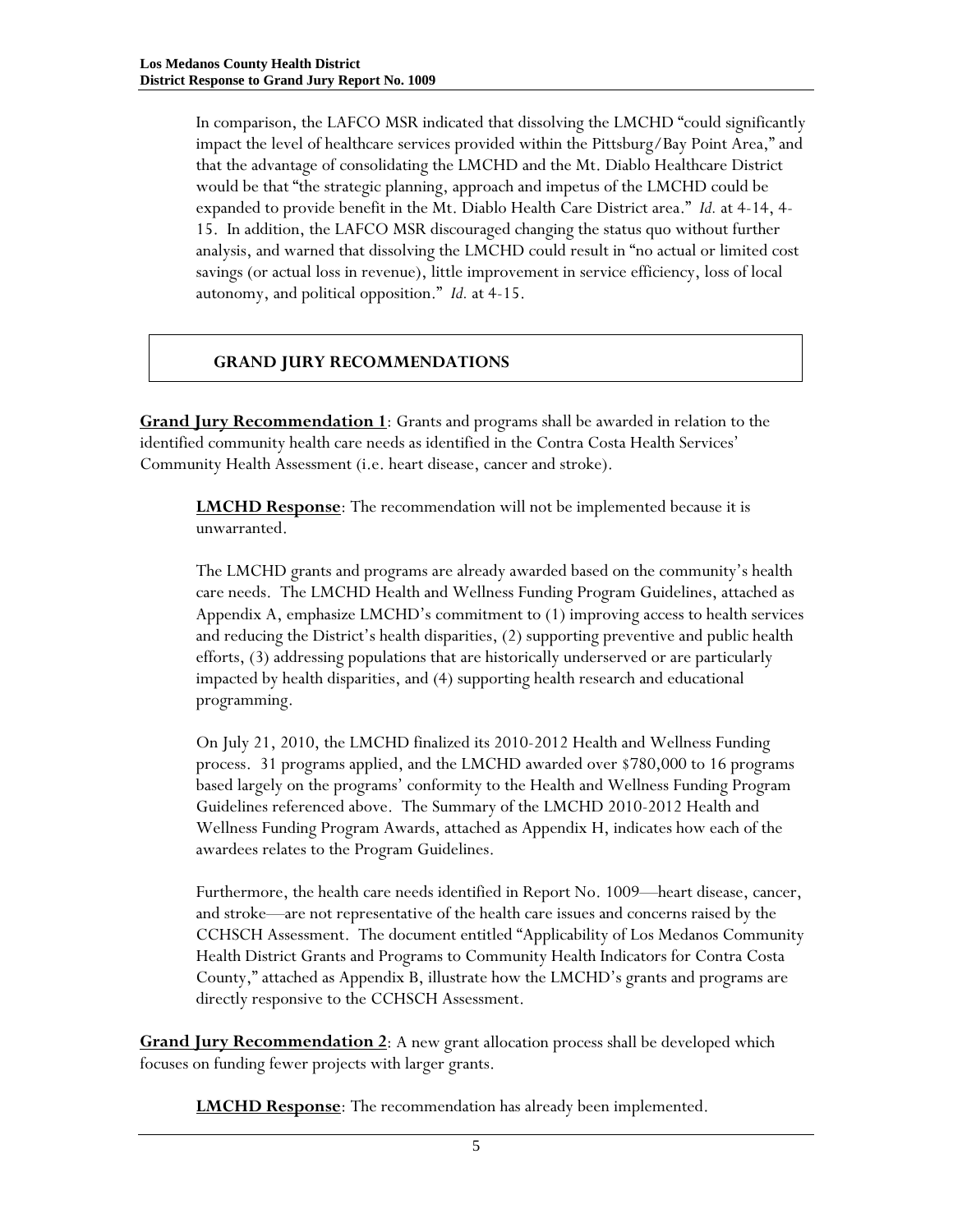As part of its strategic planning process, the LMCHD adopted and implemented a set of policies and procedures for its 2010-2012 Health and Wellness Funding program that are aimed at improving funding outcomes. For example, the new policies and procedures bar applicants seeking less than \$5,000 in funding per year, and the size of the awards are dependent on the program's impact on residents' health, among other factors. The Board considered setting a ceiling on the amount an applicant could request, but ultimately decided on an open-ended approach that would provide more flexibility. *See* Appendix A at 2-3.

On July 21, 2010, the LMCHD awarded over \$780,000 to 16 programs under its 2010- 2012 Health and Wellness Funding program. In order to improve funding outcomes, the District's decisions were based not only on the programs' conformity to the LMCHD Health and Wellness Funding Program Guidelines, but also on the applicants' capacity, the programs' ability to substantiate how residents are being served and how measurable outcomes are meeting the District's mission and strategic objectives, and the applicants' fiscal accountability. *See* Appendix A at 7-8.

The outcome-oriented focus of the new policies and procedures was borne out by the funding totals. Of the 16 approved funding applications, 14 were for \$25,000 or more. More significantly, the funding amounts were based largely on the District's assessment of the programs' potential impact and the applicants' capacity to carry out the programs effectively, not a preset range of numbers; accordingly, the funding amounts ranged from \$15,000 all the way to \$146,222.

**Grand Jury Recommendation 3**: LMCHD shall reduce unnecessary administrative expenditures thereby increasing funds available for priority health care needs.

**LMCHD Response**: The recommendation will not be implemented because it is unwarranted.

Contrary to the findings of Report No. 1009, the LMCHD does not spend over half of its revenues on administrative expenses. Rather, the LMCHD has spent an average of 18.6% of its total revenues on administrative expenditures in the years 2006-2009, even excluding the approximately \$2 million in-kind donation it makes to the Pittsburg Health Center every year. *See* Appendix E.

**Grand Jury Recommendation 4**: LMCHD shall work with health care consortia within the County to expand its impact in awarding of grants and programs.

**LMCHD Response**: The recommendation has already been implemented.

The LMCHD already works with health care and community-based organizations in the District to maximize the impact of its grants and programs. In addition to its grantees and collaborative effort partners—which include Contra Costa Health Services, the Sutter-Delta Urgent Care Clinic, John Muir Health, and Community Health Empowerment—the LMCHD has, in just the last six months, coordinated its efforts with the Delta Memorial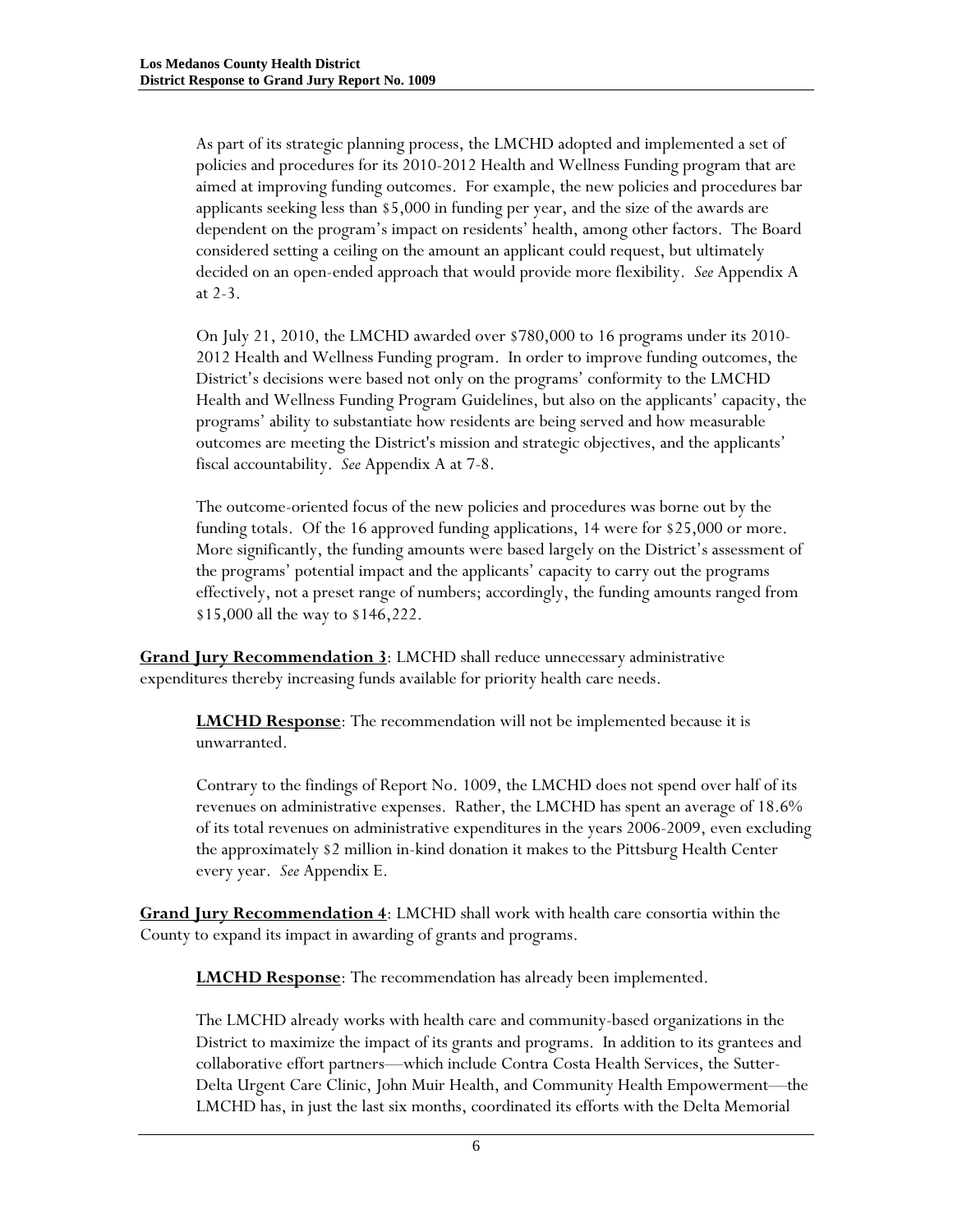Hospital Foundation, the Contra Costa Crisis Center, the Concord Community Reuse Project, the Bay Point Chamber of Commerce, the Pittsburg Chamber of Commerce, and the Contra Costa Community College District. *See* Appendix F.

In 2010, the LMCHD's Executive Director and President have been actively involved with statewide peer-level associations, including the ACHD and the Special District Institute, in order to maximize the effectiveness of the District and its grants and programs. Other board members have attended peer-level associations in the past as well.

**Grand Jury Recommendation 5**: [The] LMCHD board shall adopt, and effectively implement the new strategic plan.

**LMCHD Response**: The recommendation is already being implemented.

The LMCHD's two-year strategic planning process is a continuing process, whereby elements of the strategic plan such as the mission statement, vision, guiding principles, goals and strategies, restructuring plan, and funding policies and procedures (attached as Appendices A and G) are being introduced for public review, adopted, and implemented on an ongoing basis.

**Grand Jury Recommendation 6 (for LAFCO)**: At the time of LAFCO's next Municipal Service Review of the District, when addressing the District's accountability for community service needs, LAFCO shall consider the recommendations of this report and the District's implementation of the strategic plan

**LMCHD Response**: A response by the LMCHD is not required.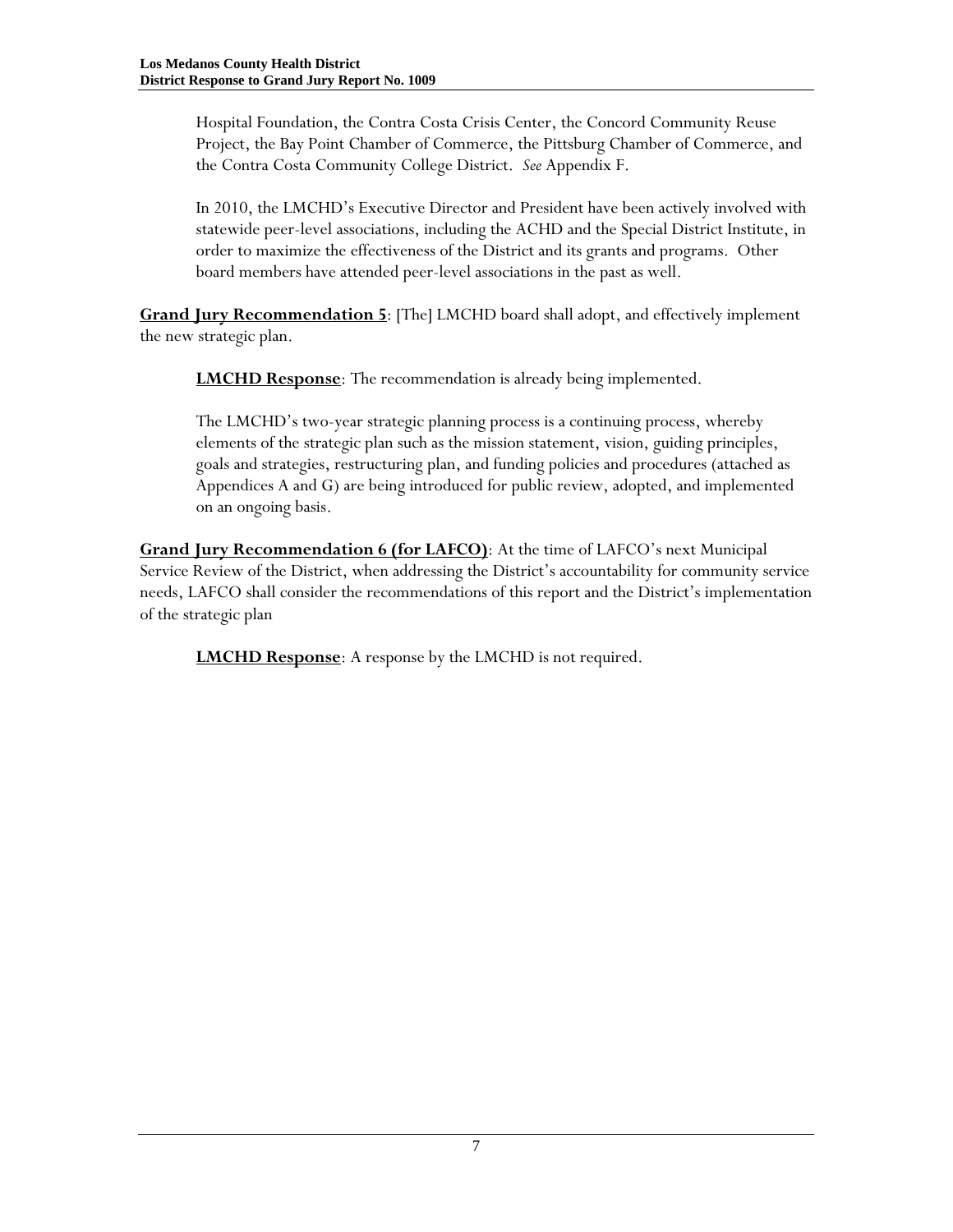# APPENDIX A

### THE LOS MEDANOS COMMUNITY HEALTH CARE DISTRICT HEALTH AND WELLNESS FUNDING PROGRAM GUIDELINES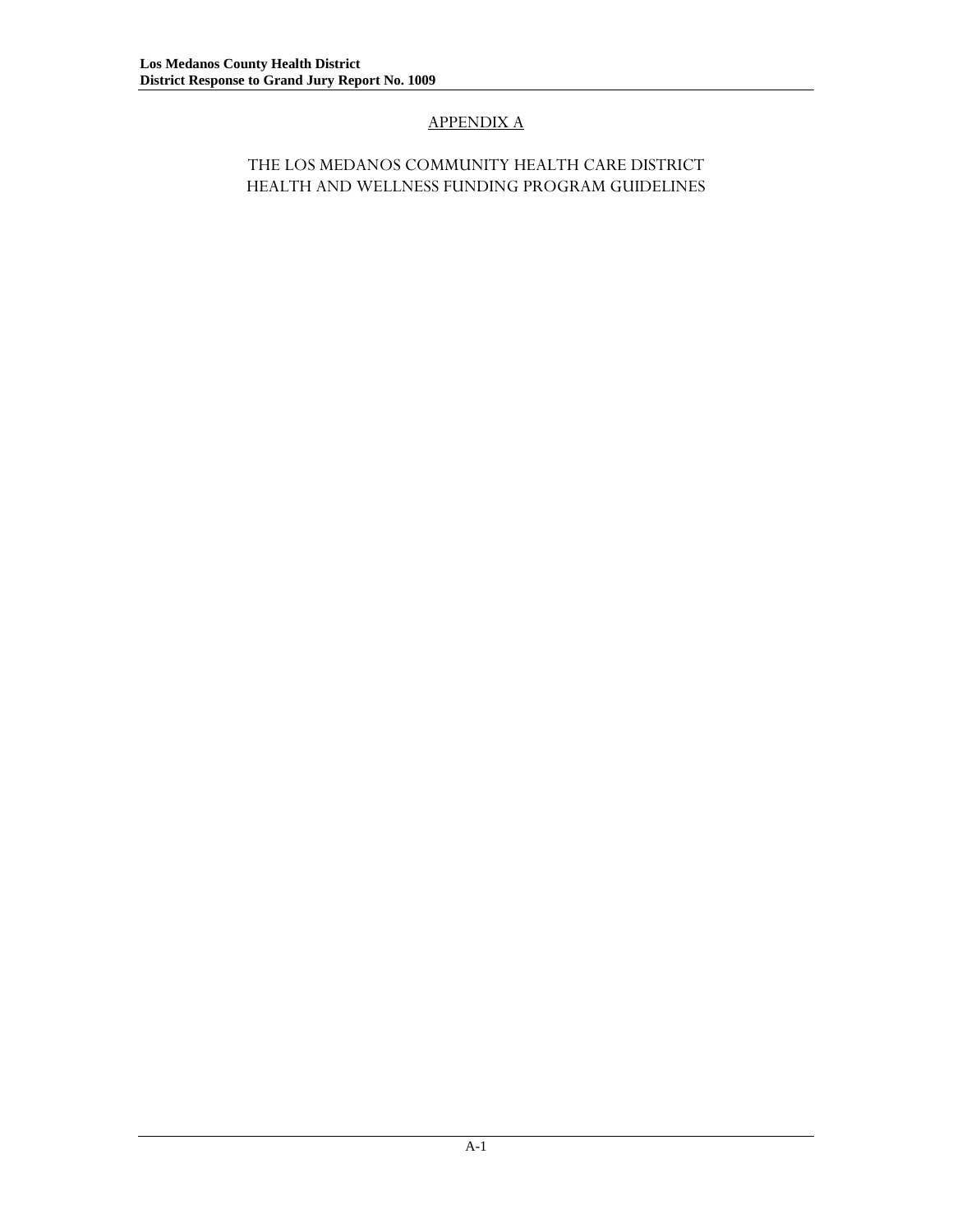# **Los Medanos Community Health Care District DRAFT – Health and Wellness Funding Program Guidelines Part I**

# Announcement of Opportunity

The Los Medanos Community Healthcare District ("District" or "LMCHD") invites proposals for its Health and Wellness Funding Program. In accordance with the District's mission and 2010 strategic plan, this funding program supports qualified nonprofit and governmental agencies making positive impacts on community health.

**The application must be submitted to the District in both electronic AND hard copy forms by Monday, June 21, 2010 at 3 PM. The electronic version of the application must be submitted online at www.lmchd.org. In addition, ten (10) paper copies of the application must be time-stamped received by the 3 PM deadline.** 

A community's health care needs are served by a broad array of health-related programs and initiatives such as direct health services and wellness programs, community-based clinics, health provider education, and programs and organizations that promote preventative and public health activity, for special needs among people, particularly those suffering from health disparities.

Funding opportunities will be available to organizations whose activities improve residents' health within one or more focus areas of the District's strategic plan.

- **Goal One.** LMCHD will improve availability of and **access to direct health and mental health services** for all residents of the District, with a focus on **reducing the District's health disparities.**
- **Goal Two**. LMCHD will **support preventative and public health efforts** that promote and protect the personal, community, and environmental well-being and health of District residents.
- **Goal Three**. LMCHD will engage in **population-specific efforts** to address those District residents that are historically **underserved or particularly impacted by health disparities**.
- **Goal Four**. LMCHD will support **research and educational programming** that moves the Los Medanos community towards improved and innovative practices, ensures that healthcare professionals receive the best training, and further enhances service delivery to District residents.

Projects may focus on prevention, education, direct services, supportive services, and any other activities that affect the healthy well-being of District residents and communities. A map of the district is attached as Appendix A. The LMCHD will provide assistance only for health care programs, services, facilities and activities that benefit district residents.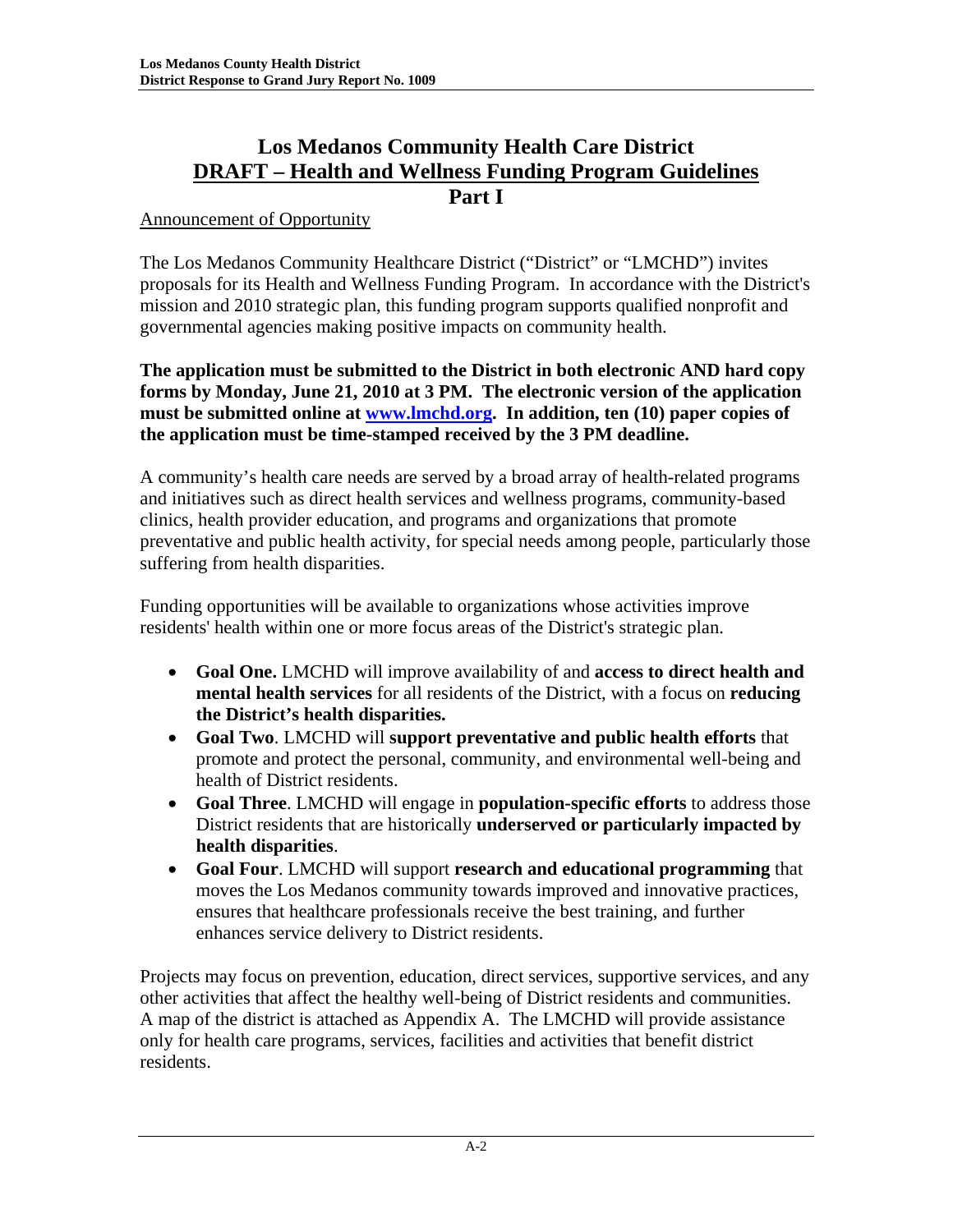# Comparison to Interim Extension Funding Process

Prior to the release of this announcement, LMCHD provided some short-term funding to sustain programs that had received District funds during the 2009-10 fiscal year. Unlike the funds made available to those programs, funding awarded under the Health and Wellness Funding Program will be available to all qualified entities that provide services within the District's boundaries. There is no requirement that an applicant have received funds from the District in the past. Past funding recipients will be required to satisfy all reporting and other outstanding obligations as a threshold criteria, and any award of funds will be conditioned upon receipt of a timely, satisfactory final report concerning uses of interim extension funds.

# Relationship to Prior District Funding Processes

In the past, the LMCHD used District funds in one of three ways to promote health outcomes:

- District-direct programs. LMCHD has incorporated certain program activities into its annual budget and directly overseen their implementation. District- direct programs include: (1) Student Eye Glasses Program; (2) Community Garden; (3) Fitfest; and (4) a defibrillator program.
- Collaborative Action Grants or Collaborative Efforts. LMCHD has also funded programs that it co-leads with community entities. These include: (1) LMC Nursing Program; (2) New Kids; (3) Senior Helpline Services; (4) The Eddie Hart All-in-One Foundation; (5) Sutter-Delta; and (6) John Muir Health
- Project Grants. LMCHD has also provided grants to organizations in the community for programs that are operated with less direct involvement by the District including: (1) Community Health Empowerment; (2) Stoneman Village I & II; (3) City of Pittsburg, the Reading Zone; (4) Pittsburg Unified School District Adult Education; (5) STAND! Against Domestic Violence; (6) Contra Costa/Solano Food Bank; (7) Meals on Wheels; (8) First Baptist Head Start; and (9) Get Fit.

Under the Health and Wellness Funding Program, LMCHD will consolidate Collaborative Efforts and Grant projects into a single program governed by a single set of rules. District-direct programs will continue to receive funding through LMCHD budget line items as before.

# Amount and Duration of Funding Awards

- Two-year awards will be made starting July 2010. The District reserves the right to reduce an award after one year if the recipient does not demonstrate compliance with contract or program requirements (including progress towards approved outcomes) in a timely annual progress report.
- Award amounts will range on average between \$10-75,000.
- Recipients may only have one outstanding award at a time.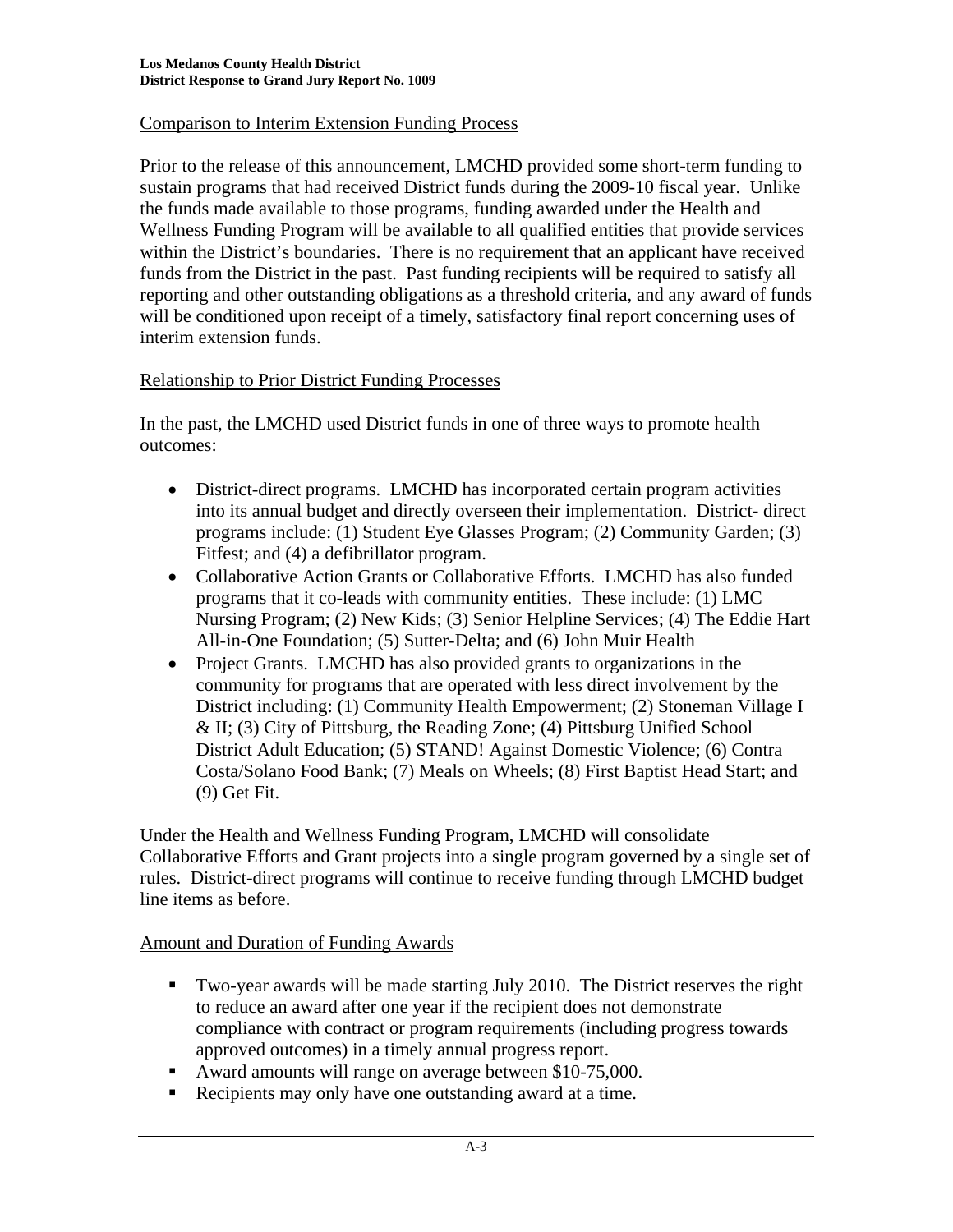Historically, the District's funded relationships have ranged from a few thousand dollars up to \$80,000 or more, depending upon project size and scope. The amount available for a particular award will vary depending upon many factors including the District's overall budget, the amount requested for the proposed program, the applicant's organizational budget and the project's impact on residents' health.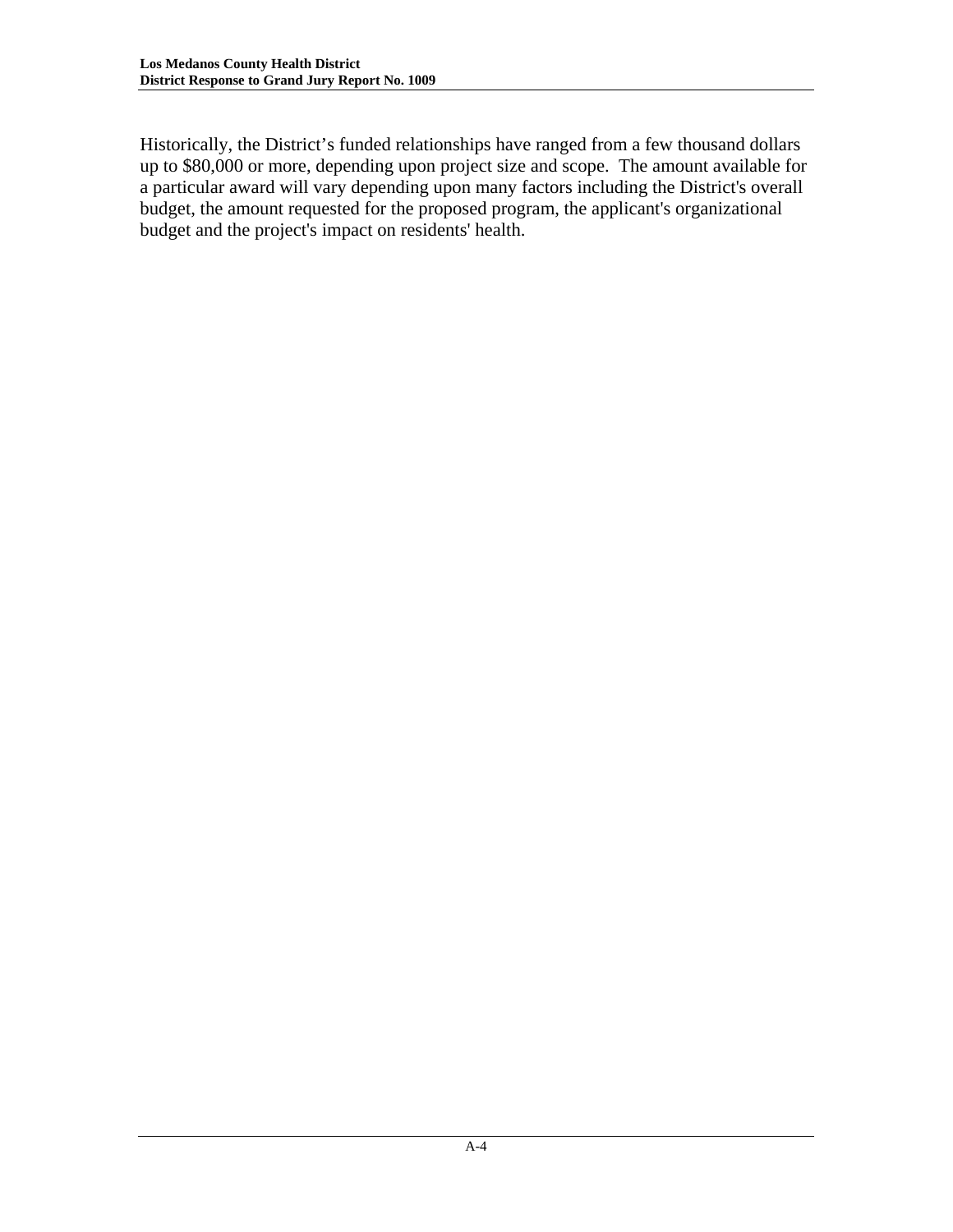# **Los Medanos Community Health Care District DRAFT – Health and Wellness Funding Program Guidelines Part II**

# **Use of Health and Wellness Funding**

The Health and Wellness Funding Program can finance the launch of a new project or the expansion of an existing project. The District is particularly interested in projects that can successfully leverage District funds to attract other sources of funding. The Health and Wellness Funding Program will consider requests for support as follows:

| <b>Type of Project</b>                                                                                                 | <b>Type of Support</b>                                                                                                                                                                                                                                                                                                                                                                                                                                                                                                                                                                                                                                                                                                                                                  |  |
|------------------------------------------------------------------------------------------------------------------------|-------------------------------------------------------------------------------------------------------------------------------------------------------------------------------------------------------------------------------------------------------------------------------------------------------------------------------------------------------------------------------------------------------------------------------------------------------------------------------------------------------------------------------------------------------------------------------------------------------------------------------------------------------------------------------------------------------------------------------------------------------------------------|--|
| Direct health and mental health<br>services                                                                            | Primary care<br>Optical<br>Pediatrics<br>Emergency<br>Dental<br>Psychiatric<br><b>Substance Abuse Treatment</b>                                                                                                                                                                                                                                                                                                                                                                                                                                                                                                                                                                                                                                                         |  |
| <b>Preventative &amp; Public Health Services;</b><br><b>Health and Social Behavior;</b><br><b>Environmental Health</b> | <b>Domestic Violence Education</b><br>$\bullet$<br><b>Violence Prevention</b><br>$\bullet$<br><b>Nutrition Services</b><br>$\bullet$<br><b>Diabetes Prevention</b><br>$\Omega$<br><b>Heart Health Education</b><br>$\Omega$<br>Physical Wellness, Fitness, and Education<br>Programs<br><b>Obesity Prevention</b><br>Alcohol and Drug Use Education<br><b>Community Garden and Related Activities</b><br>Screenings, for example:<br>Blood pressure, STD, Physical<br>$\circ$<br>Evaluation, TB testing,<br>Hearing/Vision, dental gall bladder<br>liver, etc.)<br>Immunizations<br>$\bullet$<br><b>Smoking Cessation Education</b><br>$\bullet$<br>Protection/Education Against<br>$\bullet$<br><b>Environmental Health Hazards</b><br>Air quality, water quality<br>O |  |
| <b>Population-specific efforts</b>                                                                                     | <b>Senior Citizens</b><br>Caregiver support (resource library,<br>O                                                                                                                                                                                                                                                                                                                                                                                                                                                                                                                                                                                                                                                                                                     |  |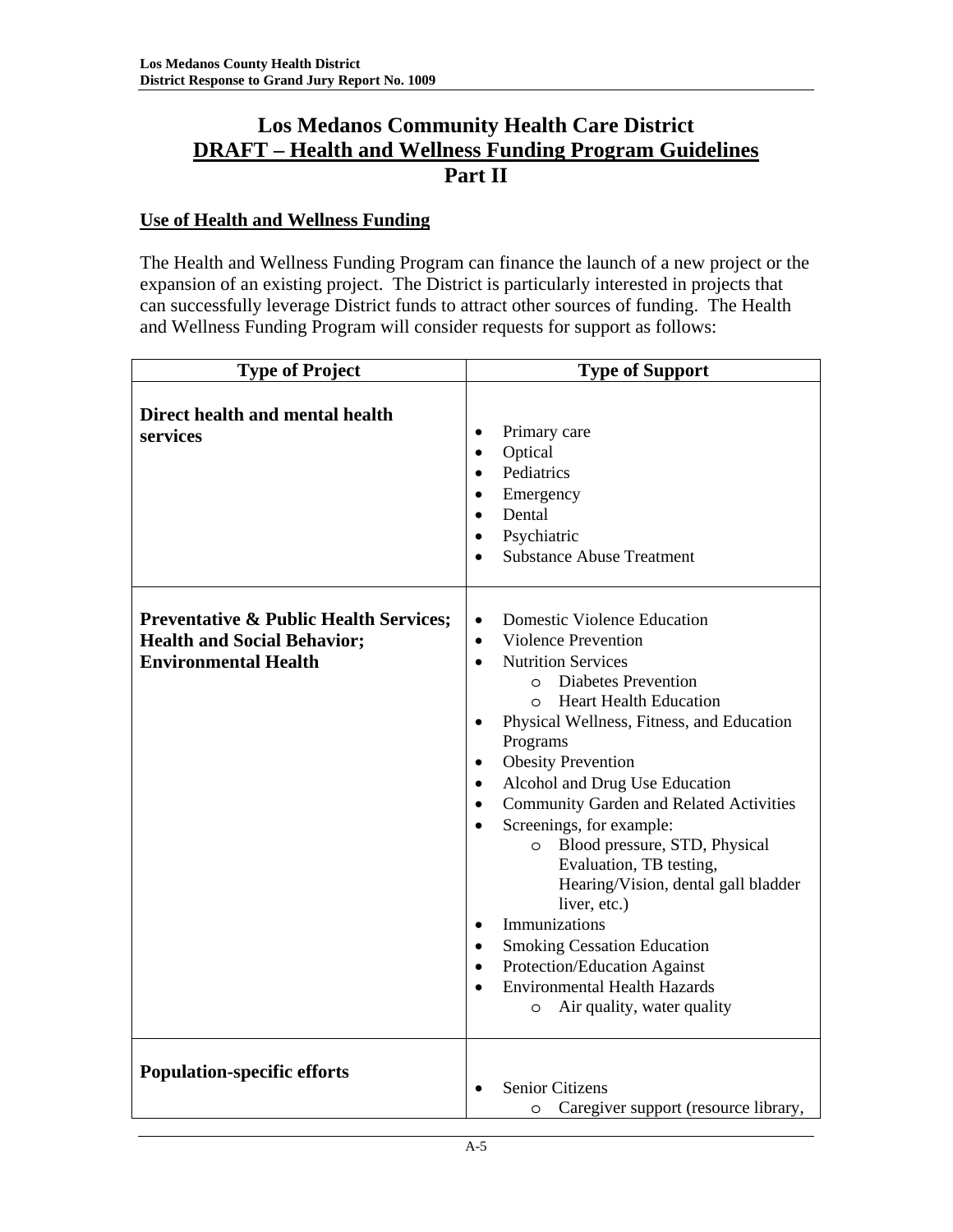|                                 | consultation, counseling)                                   |
|---------------------------------|-------------------------------------------------------------|
|                                 | Vision screenings<br>O                                      |
|                                 | Activities/socialization<br>$\circ$                         |
|                                 | Council on Aging<br>$\circ$                                 |
|                                 | Durable medical equipment loan<br>$\circ$                   |
|                                 | Fall prevention<br>$\circ$                                  |
|                                 | Lifeline (medical alert service)<br>$\circ$                 |
|                                 | Transportation (to medical<br>$\circ$                       |
|                                 | appointments)                                               |
|                                 | Developmentally Disabled                                    |
|                                 | Physical therapy<br>$\circ$                                 |
|                                 | <b>Health and fitness</b><br>$\circ$                        |
|                                 | Mothers & Mothers-to-be                                     |
|                                 | MOMS club (support for stay-at-<br>$\circ$                  |
|                                 | home mothers)                                               |
|                                 | Women, Infant, Children (WIC)<br>$\circ$                    |
|                                 | Nutritional Program                                         |
|                                 | Children and At Risk Youth                                  |
|                                 | Fitness, peer mentoring, nutritional<br>$\circ$             |
|                                 | counseling                                                  |
|                                 | Services for foster children<br>$\circ$                     |
|                                 | Screenings<br>$\circ$                                       |
|                                 | <b>After School Sports Programs</b><br>$\circ$              |
|                                 | Homeless                                                    |
|                                 | Shelter and supportive Services<br>O                        |
|                                 | Medical case management,<br>O                               |
|                                 | consultation, and liaison; access to                        |
|                                 | use of primary care services                                |
|                                 | Immigrants, low-income, or uninsured<br>٠                   |
|                                 | residents                                                   |
|                                 | Access to primary health care and<br>O                      |
|                                 | dental services                                             |
|                                 |                                                             |
| <b>Research and educational</b> | CPR/AED/First Aid (ie "Healthquest")                        |
| programming                     | Nursing programs<br>$\bullet$                               |
|                                 | Public Health and Health Disparities<br>٠                   |
|                                 | <b>Education and Research</b>                               |
|                                 | Trainings for healthcare providers that assist<br>$\bullet$ |
|                                 | vulnerable or underserved populations                       |
|                                 | within the district                                         |
|                                 | Special healthcare district-related<br>٠                    |
|                                 | training/conferences                                        |
|                                 |                                                             |

# Funding Restrictions

The District will generally NOT support the following: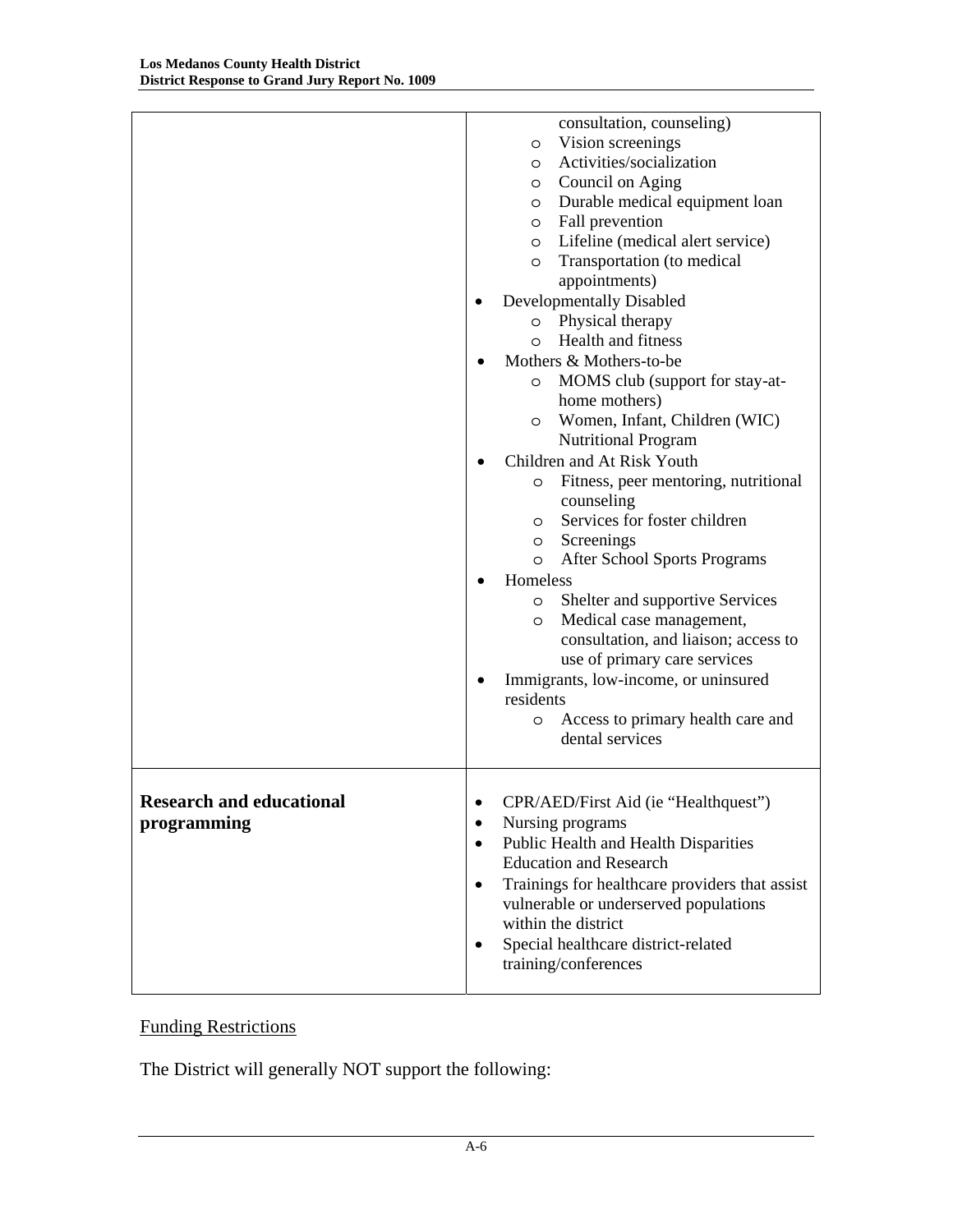- Individuals
- Endowment campaigns
- Retirement of debt
- Medical, scientific or non-applied research
- Capital campaigns or building improvements
- Overhead or administrative costs not directly related to a proposed project
- Annual campaigns, fundraising events or expenses related to fundraising
- Programs that proselytize or promote any particular religion or sect, or deny services to potential beneficiaries based upon religious beliefs
- Expenses related to lobbying public officials
- Political campaigns or other partisan political activities

Projects that fall outside the District's guidelines will be reviewed on a case by case basis.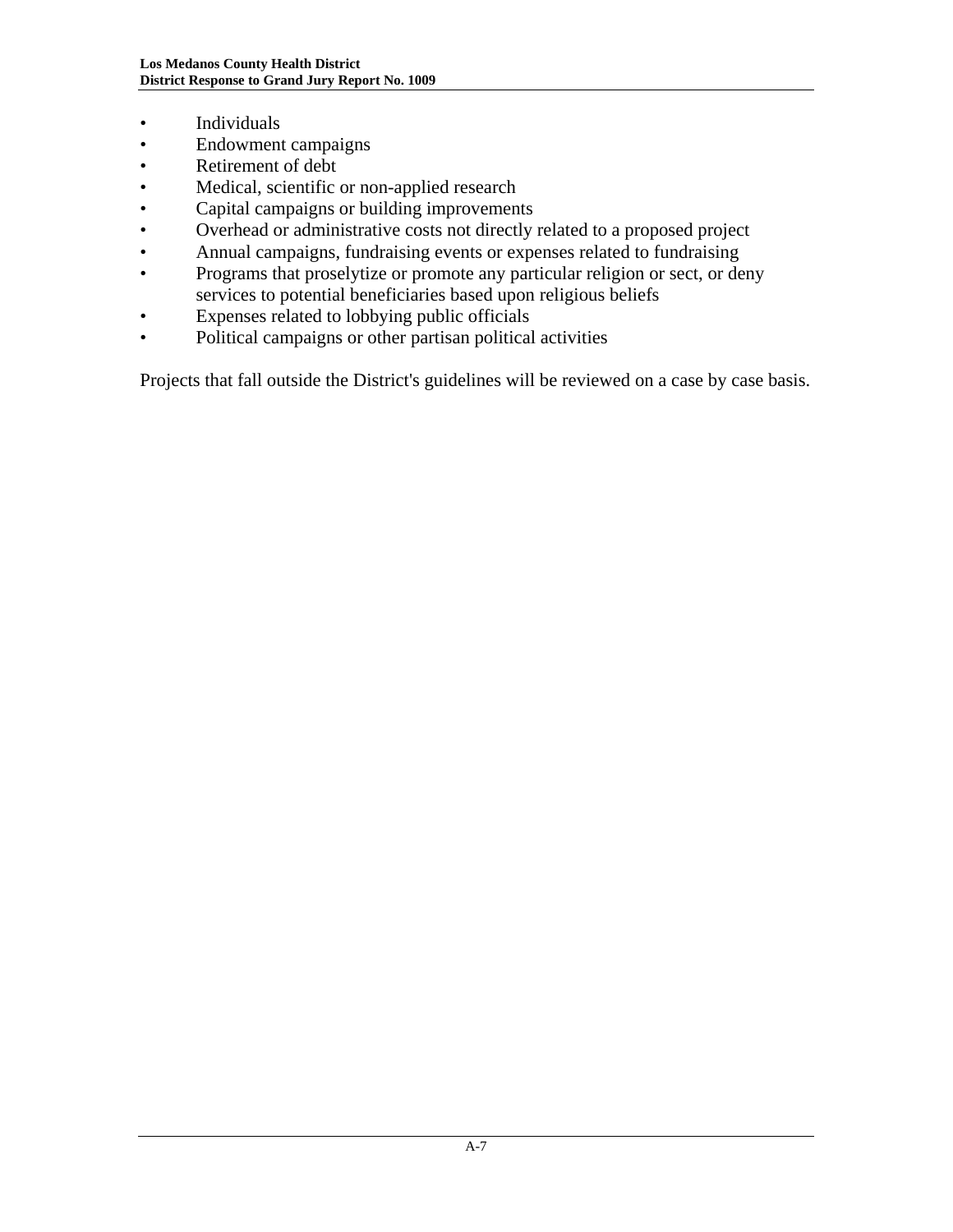# **Los Medanos Community Health Care District DRAFT – Health and Wellness Funding Program Guidelines**

**Part III** 

Information to Applicants

# How To Apply

The Los Medanos Community Healthcare District ("LMCHD") is inviting proposals starting May 12th for its two-year funding cycle, which will begin in July 2010. The Board of Directors will consider funding grants to local projects that are within the mission and priorities described in these guidelines. A public announcement will be made and application materials will be available at the LMCHD office and the website at lmchd.org.

**A bidder's conference to review application materials with applicants will be held on May 26, 2010 from 4-6 PM at the Los Medanos Community Healthcare District offices located at 2311 Loveridge Road, Pittsburg, CA 94565.** 

**The application must be submitted to the District in both electronic AND hard copy forms by Monday, June 21, 2010 at 3 PM. The electronic version of the application must be submitted online at www.lmchd.org. In addition, ten (10) paper copies of the application must be time-stamped received by the 3 PM deadline.**

# Application Review Process

You will receive an e-mail confirming receipt of submitted applications. LMCHD staff will conduct a technical review of all application packets to ensure that all required documentation and information has been provided. Complete and eligible applications will be forwarded to the District's Grants and Policy Committee for consideration. Following its review, the Grants and Policy Committee will make funding recommendations on each application to the Board for their decision.

District staff may contact you to discuss your proposal and to follow-up with any additional questions. A site visit or meeting to further discuss proposed activities may be scheduled. The full Board Meeting at which a vote will be taken on Applications for Funding will be posted.

All District meetings are open to the public.

Applications will be scored on a 100-point scale encompassing such key factors as (1) applicant capacity; (2) consistency with District Strategic Goals; (3) Consistency with community need; (4) measurable and achievable outcomes; (5) demonstrated fiscal accountability.

At any point during the process, please do not hesitate to contact District staff with questions or concerns.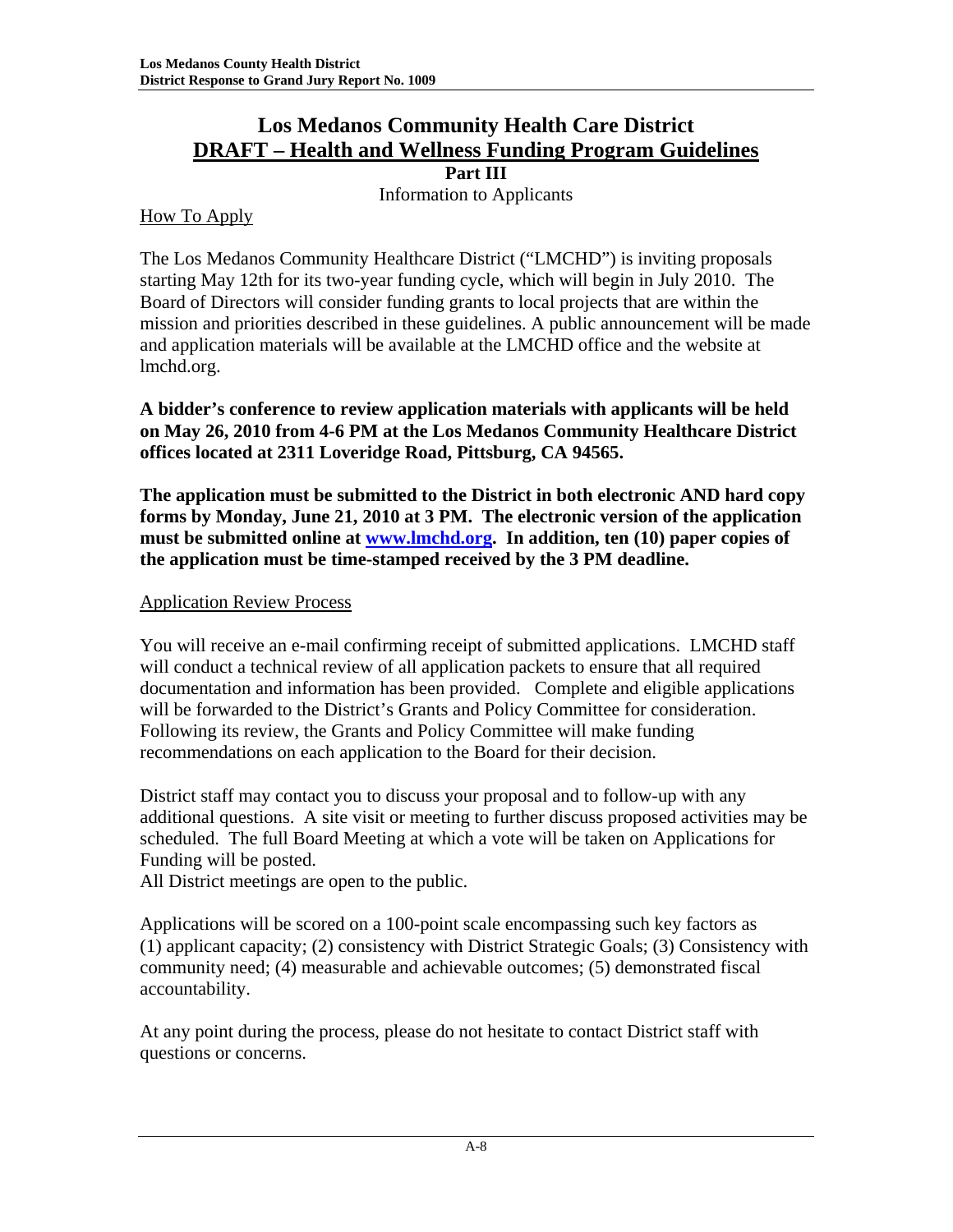# Funding Administration

When an award is made, performance requirements related to the District's strategic objectives, reporting obligations, and payment schedules are specified as a condition of the award and written into the contract agreement. Generally, awardees will be required to make periodic progress reports and a final report at the end of the award. Through progress reports the District monitors its investment in programs and projects, requiring awardees to substantiate how residents are being served and how measurable outcomes are meeting the District's mission and strategic objectives.

Record keeping guidelines that Awardees must follow are included at Appendix B.

# Suggested Format for Health and Wellness Funding Program Project Proposal

# *Introductory Summary*

This is a paragraph summarizing the purpose of the project, who will benefit, the expected health-related outcomes, the organizations involved, and the total cost for the project and the amount requested from the District. In one sentence please state clearly why this project relates to the District's funding priorities as described in the 2010 funding guidelines. Also, please state the applicant's current total annual budget, specifying the actual amount of administrative expenses for this project.

# *The Statement of Need and the Population Affected*

Please describe the problem or issue to be addressed by the project and which communities and populations are affected by it. Describe how people are affected by the problem and how pervasive it is. Indicate how the applicant organization has an existing relationship with the population affected. Use statistics if they are current and relevant to make your case. Quotes from recognized and appropriate authorities may be used as well. The purpose of this section is to justify the proposed project and to lay the foundation for the approach or methods you will use to address the problem.

# *The Description of the Project to be Conducted*

This is the core of the proposal and should include how this project will be conducted in relation to the problem identified. Details are important in this section including the kind of staff that will be needed, activities that are to be conducted, and a direct correlation between these activities and the desired outcomes from the project. The design of the project should be well-crafted, feasible and appropriate in scope to the problem. This section should also include information that indicates the organization is qualified and capable to conduct this project. Describe how the organization's current work exposed it to the problem, and how current staff are experienced enough to take on this new activity. Describe how the organization has had successful experience in implementing other projects similar in size and scope to the proposed project. If this is going to be collaboration among two or more organizations, please describe all the players and what each will contribute to the process. Indicate who the lead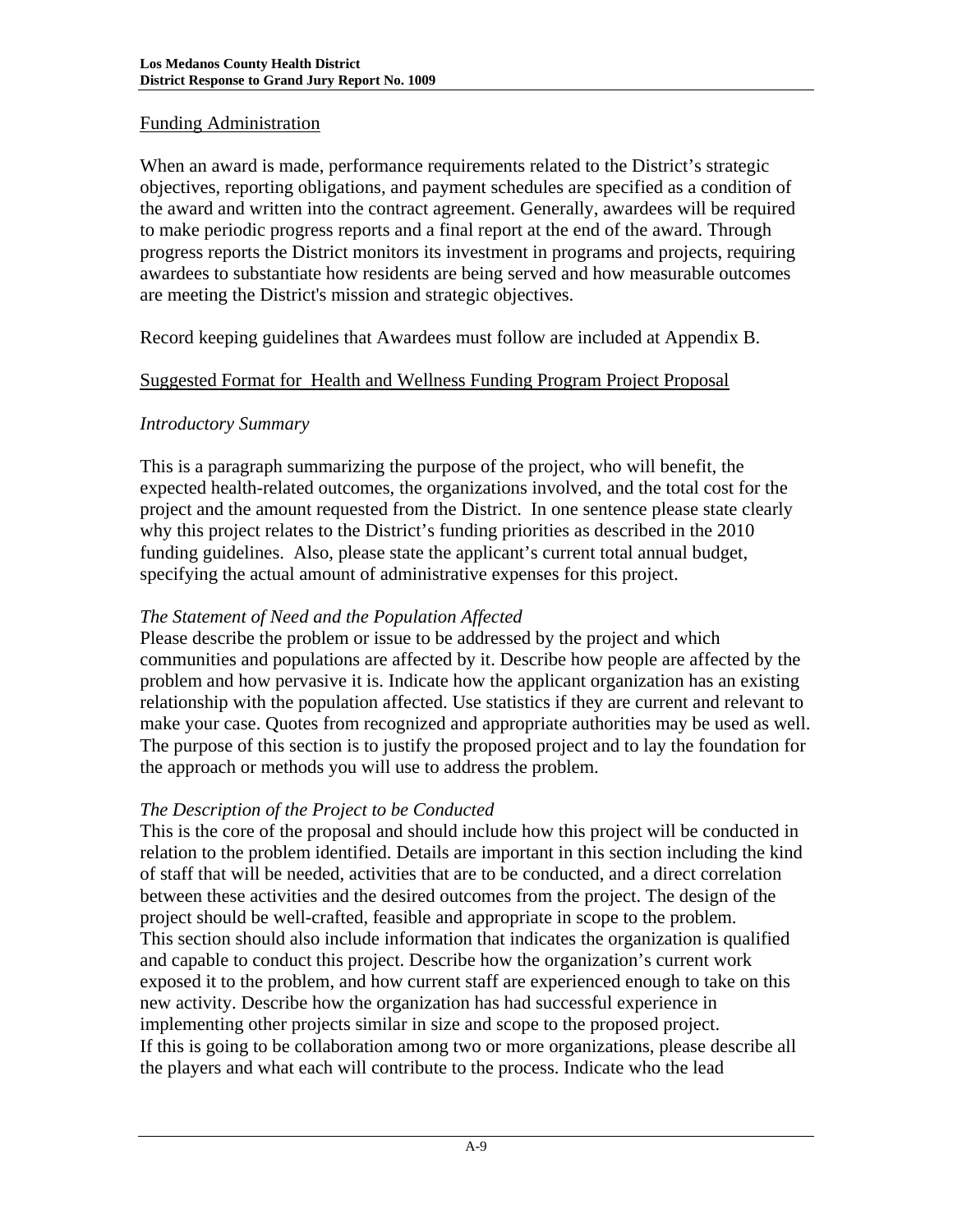organization will be and what the roles and responsibilities of each organization will be. Describe how you will divide up the funding for the project based on tasks performed.

# *The Financial Plan for the Project*

Please describe the current and future plans for funding this project. Indicate all known funding sources as well as those that you plan to solicit over time. Describe in detail how you will sustain this project after the District's funding has ended. Describe what public or private resources you anticipate will support the continuation of this work. Describe the current financial situation of the applying organization and how funding this project will affect its stability. Please state when you plan to need the District's funding in relation to when you will start the project.

# *Evaluation of the Project*

Please describe how the design and implementation of the project and the outcomes will be evaluated. Indicate how people in the community, who are affected by the problem and participated in the program, will be involved in the evaluation process. In evaluating, the District seeks to understand not only what was successful about the project but also what did not work and why. The District will seek to review measures by which the success of the project can be evaluated.

The following attachments must be submitted with all applications:

- The Application Cover Sheet
- A copy of the organization's final  $501(c)(3)$  determination letter from IRS.

• A list of the organization's current board members with their professional, business and community affiliations.

• Letters of commitment from all other organizations collaborating on the project or providing technical assistance, including statements of their financial, organizational and staff commitments.

• The budget for the proposed project, which includes all known and projected sources of revenue and anticipated expenses. Please include footnotes to each line item with the budget. If possible, please present a project budget in a twelve-month cash flow format.

• The organization's current total annual budget approved by the board of directors.

• The organization's most recent year-end audited financial statements. If the organization does not have audited statements, then please provide the last year-end unaudited statements, including a balance sheet and statement of income and expenses which were reviewed and accepted at a board meeting where a quorum was present.

• A list of grants that the applicant agency has received in the past in resume format (if applicable).

• Any other printed materials; e.g., an annual report, brochure, etc., which would describe your organization and its programs in relation to the community.

The LMCHD is a local public agency and local nonprofit organizations are our partners in carrying out our mission of improving the health and well being of the people and communities we serve. We are interested in meeting representatives of local nonprofit organizations, so please invite us to visit your organization.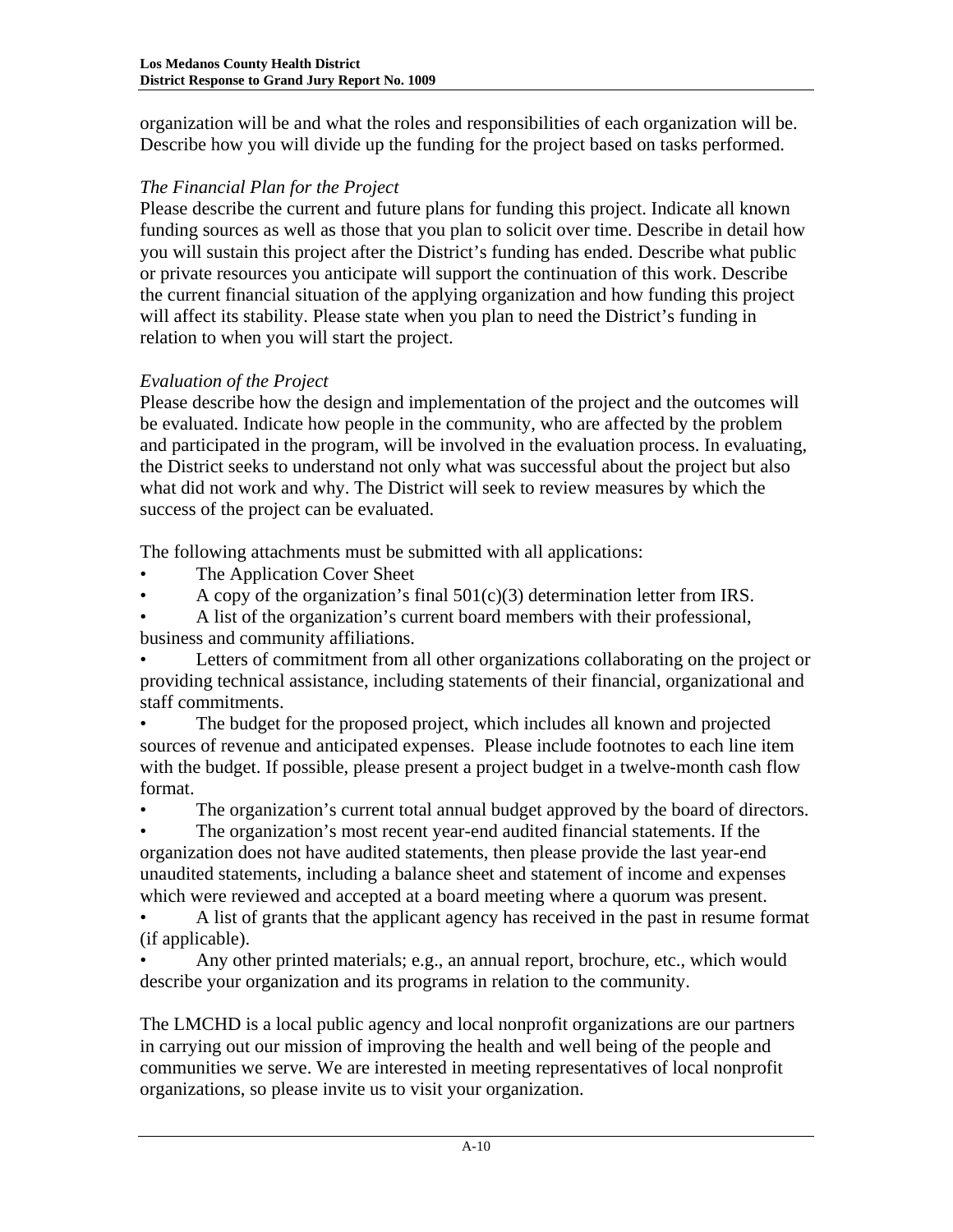# **Appendix B**

# **Los Medanos Community Healthcare District Recordkeeping & Reporting Requirements**

*Purpose:* The Los Medanos Community Health Care District ("LMCHD" or "District") has policies and procedures in place to ensure that all District funds are properly accounted for and spent appropriately within LMCHD guidelines. In addition, LMCHD has clearly established mechanisms to provide effective oversight of programs funded with District monies. These policies, procedures, and practices include:

- 1) Clearly published recordkeeping requirements to ensure that grant funds are spent appropriately on approved project activities;
- 2) A mandate that each recipient of LMCHD funds have internal financial controls in place; and
- 3) Standardized reporting requirements to ensure that LMCHD funds are achieving the purposes for which each project or program was funded.

# **1) Recordkeeping Requirements:**

Each LMCHD-funded project must account for all grant expenditures by keeping the following documentation in a separate file for each grant year. Files may be subject to periodic audits as necessary by District staff based upon either scheduled reviews or risk monitoring guidelines that will be established.

- 3<sup>rd</sup> party receipts or invoices for expenditures using grant funds
- Time and activity reports for staff funded by grant funds

Each project must also have documentation demonstrating that they have minimal levels of financial and organizational capacity to avoid misuse of grant funds, including:

- Most recent financial audit (if performed)
- Copy of 501(c)(3) documentation (if applicable)
- Any existing documentation demonstrating that grant funds are kept separately from personal accounts and/or are tracked separately from other business expenses. E.g., separate business banking account, financial records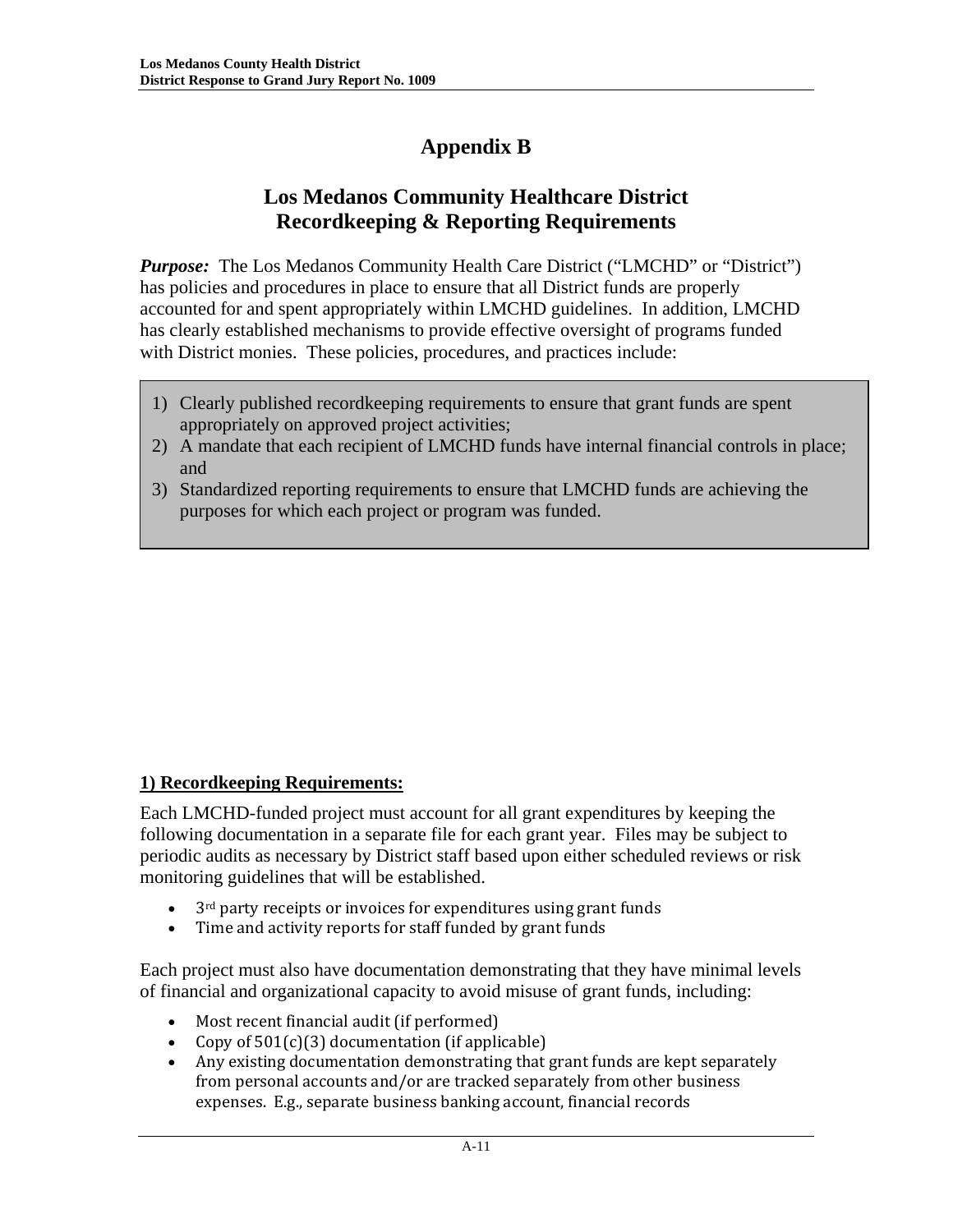• Description of internal system of financial controls/checks and balances, or any policies or supporting documentation that describe this

# **2) Financial Controls Mandate**

All LMCHD-funded projects should use District funds for activities described in grant agreements or other contracts with the LMCHD. Funds may not be used for activities other than those authorized in writing by the District. To control that grant funds are being used appropriately, and to control against waste, theft, inefficiency, for accuracy and reliability of financial information and to encourage compliance with policies, each grant recipient must have internal controls.

Internal controls refer to the combination of policies, procedures, defined responsibilities, personnel and records that allow an organization to maintain adequate oversight and control of its finances. As such, internal controls reflect the overall financial management system of an organization or agency. Budget controls, cash management, accounting controls, procurement, property controls and audits are sub-parts of the overall financial system.

# **3) Reporting Requirements**

Each project must submit a mid-term report and a close-out report to show that grant funds were used for: (1) the project as described in the grant application, LMCHD contract, or agreement; and (2) to demonstrate the project's success. Each project will report on the following in a standardized close-out report:

- *Project description*: as described in the project application, contract, or agreement and any changes that occurred after the application was approved
- *Number of people served by the grant funds*
- *Outcomes achieved:* a brief description of specific accomplishments achieved using District funds and any supporting data the project may have collected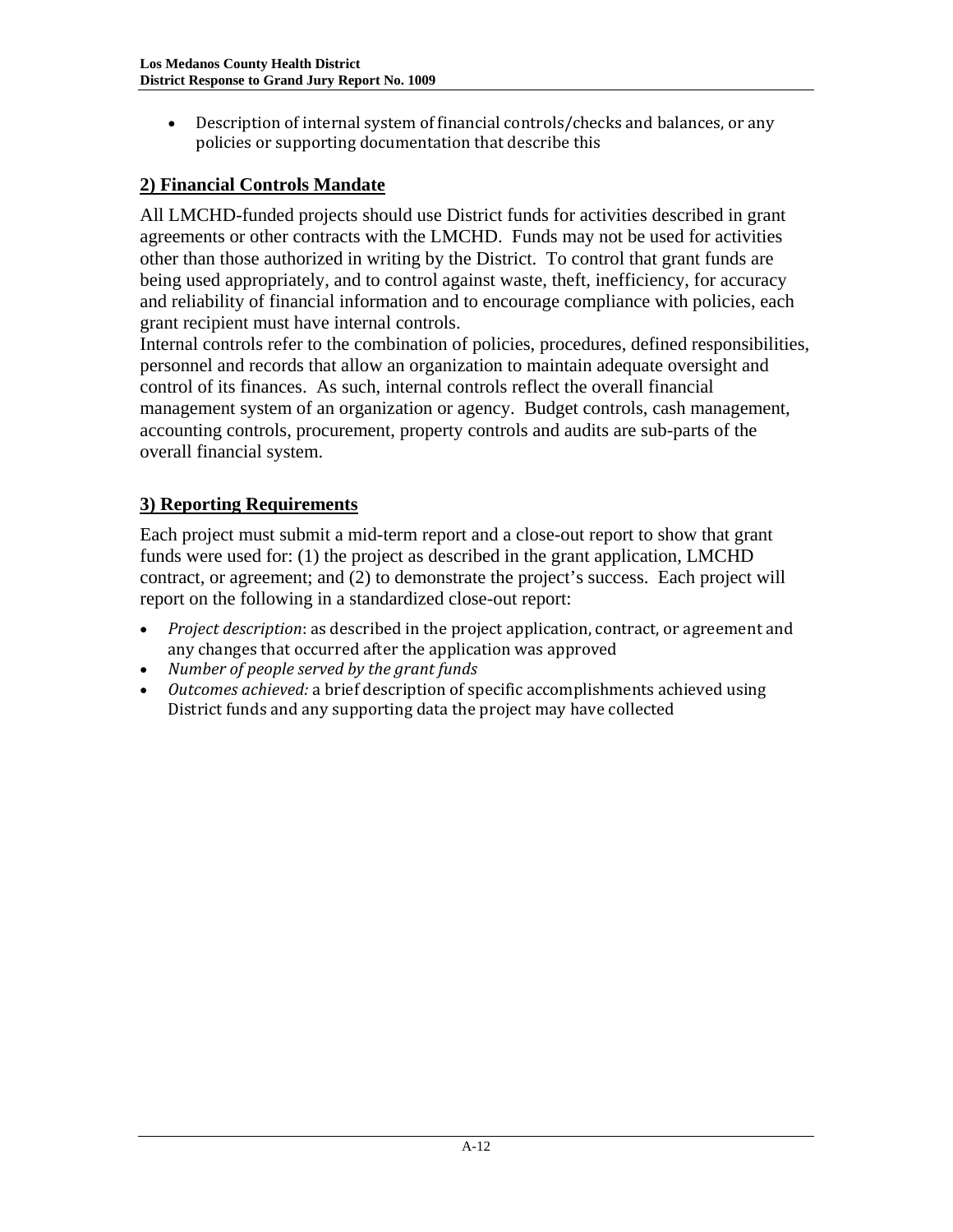### APPENDIX B

### APPLICABILITY OF LOS MEDANOS COMMUNITY HEALTH DISTRICT GRANTS AND PROGRAMS TO COMMUNITY HEALTH INDICATORS FOR CONTRA COSTA COUNTY

| Program                                            | <b>Targeted Health Issues/Risk Factors</b>                                                                                  |  |
|----------------------------------------------------|-----------------------------------------------------------------------------------------------------------------------------|--|
| Community Garden                                   | Chronic Diseases/Obesity in Adults                                                                                          |  |
| Meals on Wheels/Senior Outreach                    | Injuries/Self-Harm                                                                                                          |  |
| <b>STAND!</b> Against Domestic Violence            | Injuries/Homicide & Assault;<br>Mental Health/Emotional and Mental Health Problems                                          |  |
| Food Bank of Contra Costa & Solano/<br>Farm 2 Kids | Chronic Diseases/Overweight Children                                                                                        |  |
| The Reading Zone/Pittsburg Health<br>Clinic        | Chronic Diseases/Prevention and Health Education                                                                            |  |
| First Baptist Head Start                           | Injuries/Unintentional Injuries; Homicide & Assault; and Suicide<br>& Self-Harm;<br>Substance Abuse/Smoking; Binge Drinking |  |
| Contra Costa Health Services/H1N1<br>Education     | Family, Maternal & Childbirth/Immunization and Vaccination                                                                  |  |
| Eddie Hart Foundation All In One<br>Foundation     | Chronic Diseases/Diabetes; Overweight Kids                                                                                  |  |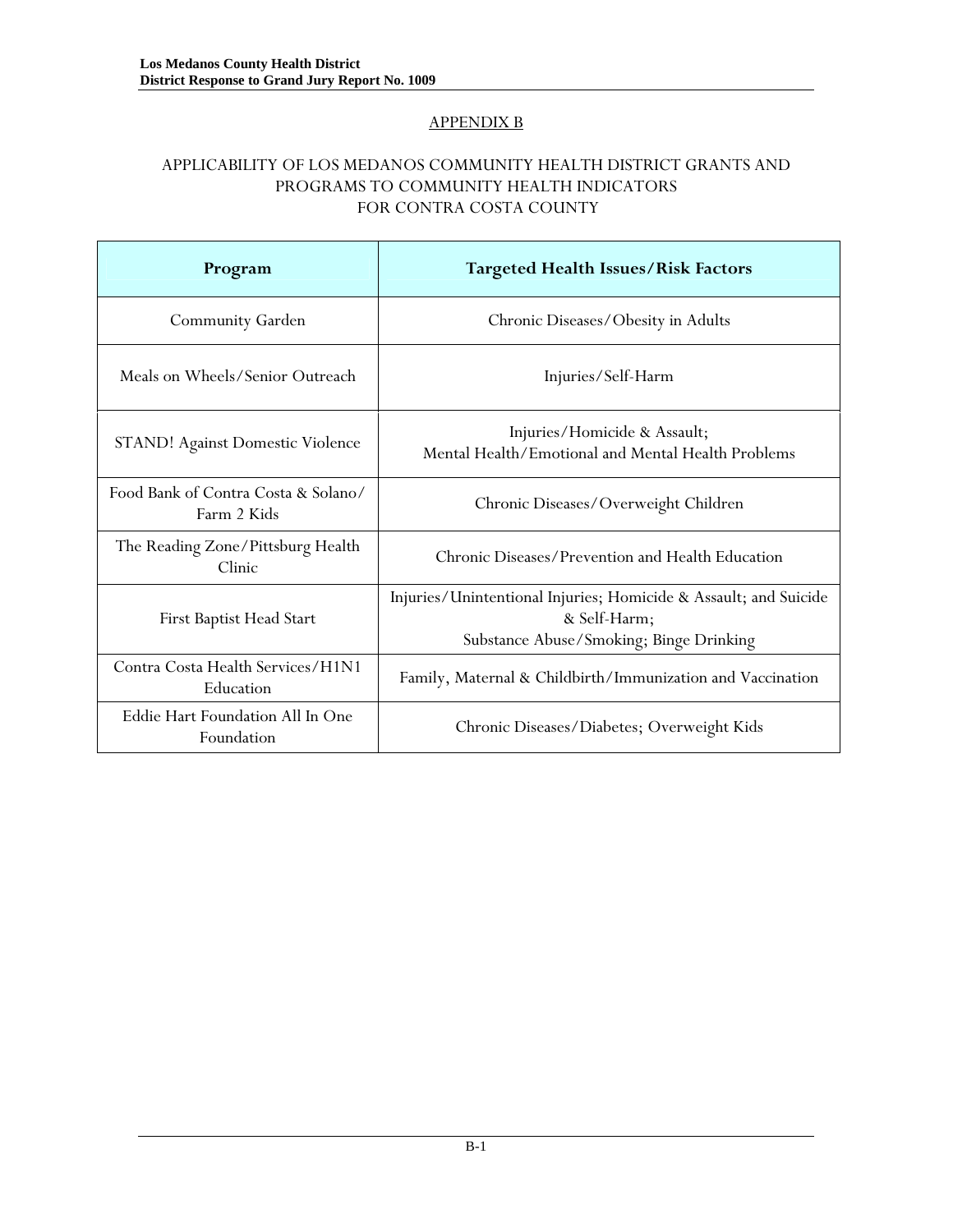# APPENDIX C

### JULY 29, 2010 LETTER FROM THE PITTSBURG ARTS & COMMUNITY FOUNDATION IN RESPONSE TO GRAND JURY REPORT NO. 1009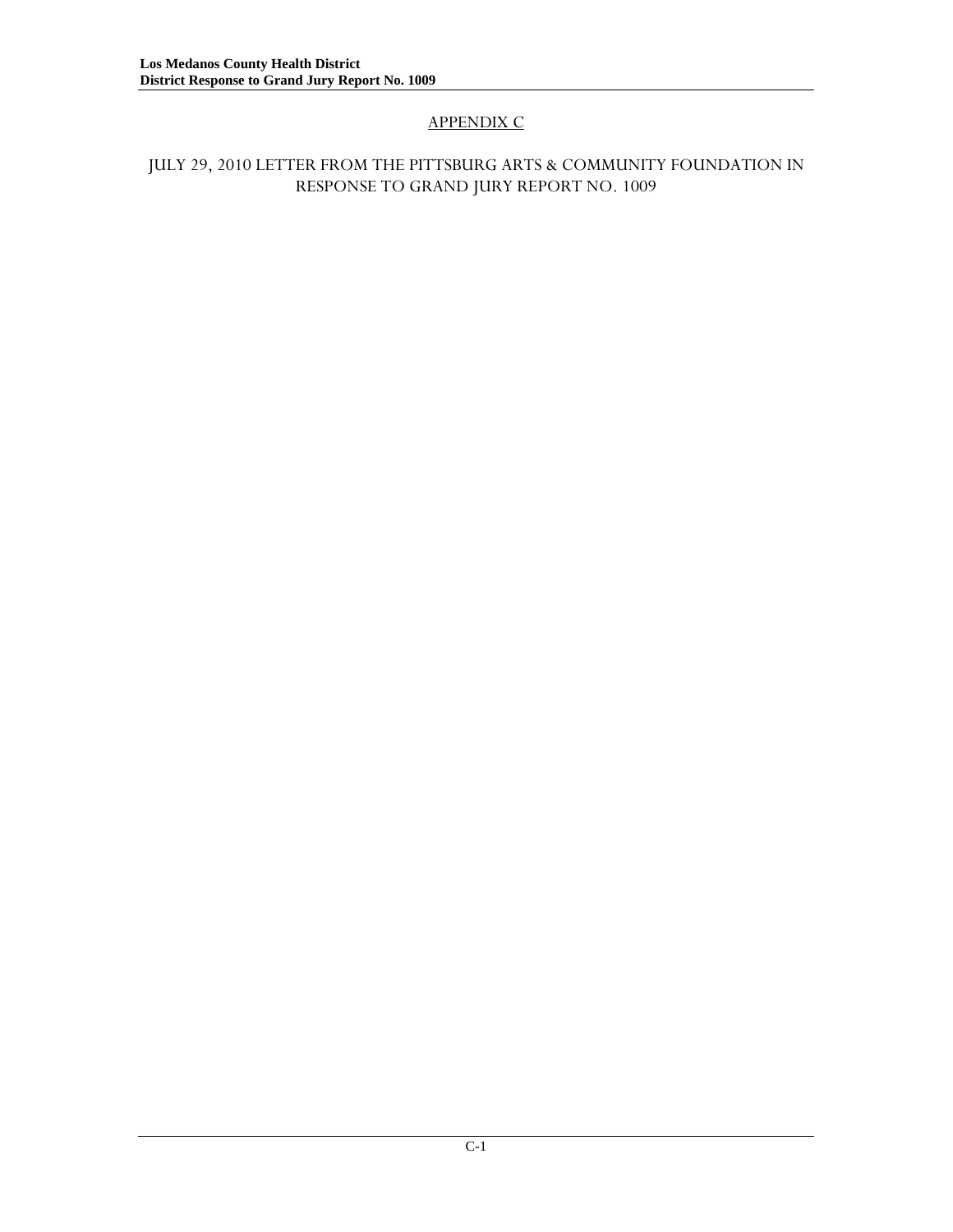

# Pittsburg Arts & Community Foundation

Date: July 29, 2010 From: Rose Mary Tumbaga, Director of Arts, Literacy and

Education

To: Bobbie Palmer, Executive Director, LMCHD

Subject: Response to Grand Jury

In response to the unfair criticism levied by the Grand Jury regarding the reading center we wish to offer the following which may be included in your final response:

- 1. LMCHD only provided funding for the furniture in the Reading Zone located at the Pittsburg Health Clinic. Books are made available through private book and money donations as well purchases made through sponsorship compensation from Scholastic book fairs that are sponsored by the Pittsburg Arts and Community Foundation.
- 2. The Reading Zone concept was developed to provide a means for children, especially pre-school age children, to have access to books. For many of these children this is the only way that they will be able to get books. The books which are placed in the reading zones are not meant to be for permanent placement such as in a library. When children take the books home with them it is a sign that they are enjoying their reading experience and wish to repeat that experience at home. Hopefully they are reading the books many times over in their own comfort zones.
- 3. At the Pittsburg health clinic we have also begun to place books which are also at reading levels up to about the  $5<sup>th</sup>$  grade. Since this Reading Zone is in the pediatric clinic, it was noted that there are a great number of older children visiting the reading zone. Those books are also being read and taken home since these books are generally longer and require more time to read in their entirety. In addition, due to the nature of the Reading Zone's location, every effort is made to place book which relate to children's health such as The Little Elephant with the Big Earache and Katie Caught a Cold. Both books are authored by Charlotte Cowan, M.D. Unfortunately, these types of books are generally more expensive and retail at around \$18.00 each.
- 4. Books at the Reading Zone are restocked bi-monthly. The following numbers of books were placed at the Pittsburg Health Clinic. The demand for books far exceeds our ability to keep them on the shelves. Once books are restocked within two weeks most books are gone and restocking cannot occur until more books are available.

| Date books restocked | Who delivered books         | <b>Number of books</b> |  |
|----------------------|-----------------------------|------------------------|--|
|                      |                             | delivered              |  |
| March 2009           | <b>Staff</b>                | 65                     |  |
| May 2009             | Staff                       | 50                     |  |
| <b>July 2009</b>     | Staff                       | 83                     |  |
| August 2009          | <b>Staff</b>                | 76                     |  |
| October 2009         | <b>Opportunity Junction</b> | 56                     |  |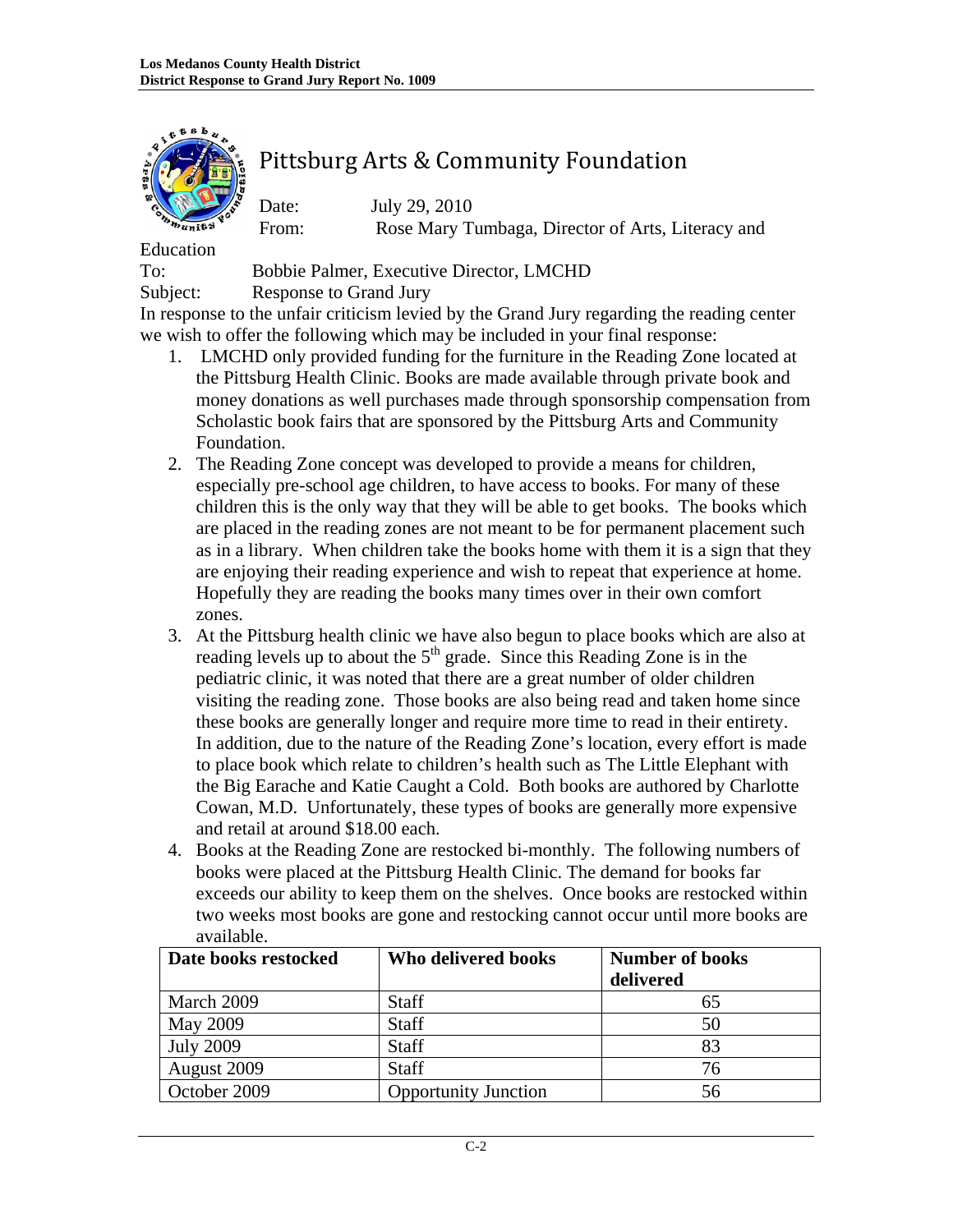|               | Intern                      |    |
|---------------|-----------------------------|----|
| December 2009 | <b>Opportunity Junction</b> | 55 |
|               | Intern                      |    |
| Feb 2010      | <b>Opportunity Junction</b> | 60 |
|               | Intern                      |    |
| April 2010    | <b>Opportunity Junction</b> | 60 |
|               | Intern                      |    |
| June 2010     | <b>PACF Vendor</b>          | 76 |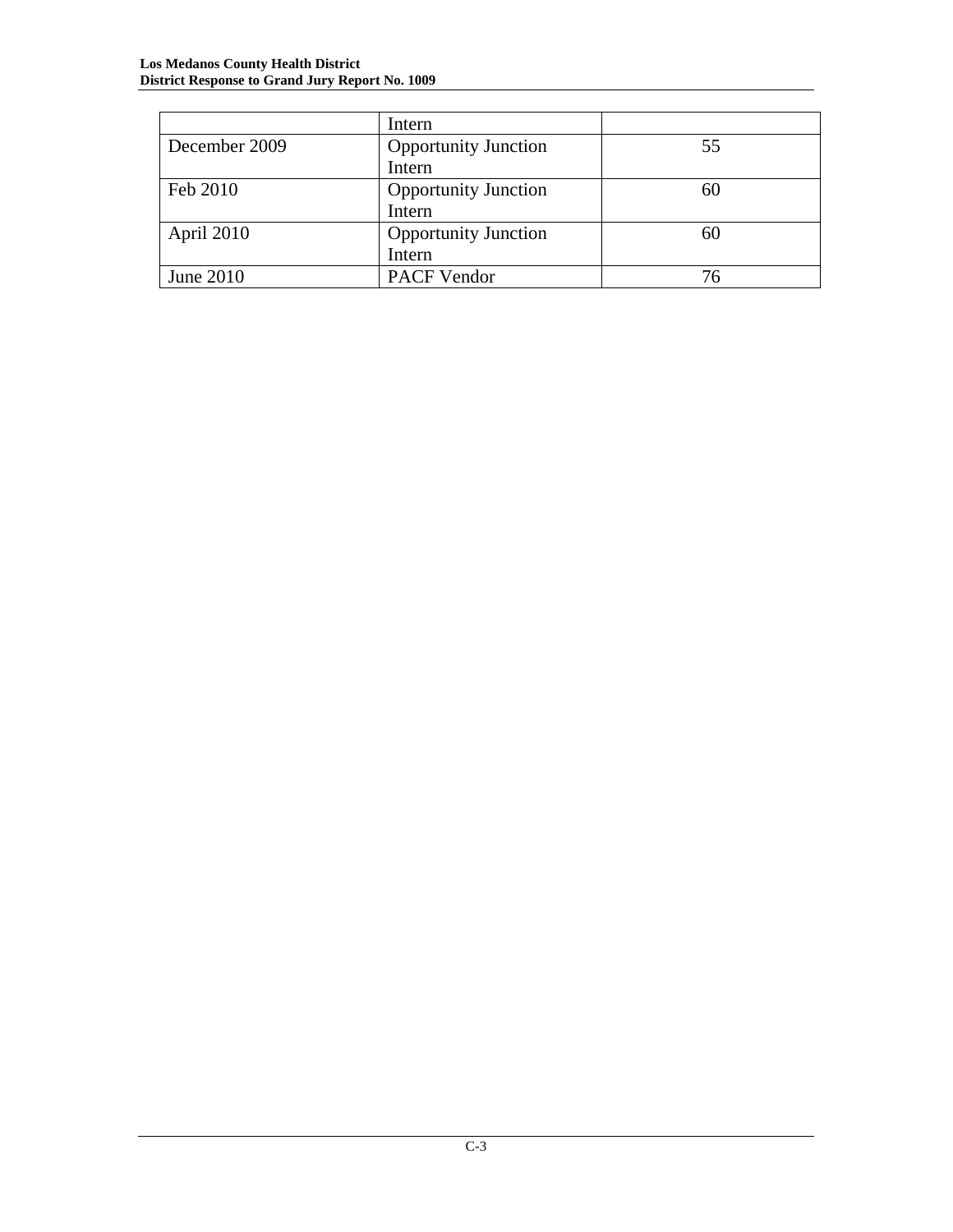### APPENDIX D

### 2008-2009 LOS MEDANOS COMMUNITY HEALTH CARE DISTRICT GRANTS, INTERIM GRANTS, AND COLLABORATIVE EFFORTS

| <b>Recipient Program</b>                                            | <b>Funds Committed</b> | Grant/Interim Grant/<br>Collaborative Effort |
|---------------------------------------------------------------------|------------------------|----------------------------------------------|
| City of Pittsburg, The Reading Zone                                 | \$5,000                | Grant                                        |
| <b>Community Health Empowerment</b>                                 | \$15,000               | Grant                                        |
| <b>Community Health Empowerment</b>                                 | \$7,500                | Interim Grant                                |
| Contra Costa Health Services NEW Kids<br>Program                    | \$81,615               | Collaborative Effort                         |
| Contra Costa/Solano Food Bank                                       | \$10,000               | Grant                                        |
| Contra Costa/Solano Food Bank                                       | \$5,000                | Interim Grant                                |
| <b>CPR FAST</b>                                                     | \$15,000               | Collaborative Effort                         |
| Eddie Hart All-In-One Foundation                                    | \$25,000               | Collaborative Effort                         |
| First Baptist Head Start                                            | \$20,000               | Grant                                        |
| Get Fit                                                             | \$7,000                | Grant                                        |
| John Muir Health Foundation                                         | \$45,000               | Collaborative Effort                         |
| John Muir Health Foundation                                         | \$29,000               | Interim Grant                                |
| Los Medanos College Nursing Program                                 | \$25,000               | Collaborative Effort                         |
| Meals on Wheels                                                     | \$2,500                | Grant                                        |
| Pittsburg Unified School District Adult<br><b>Education Program</b> | \$20,000               | Grant                                        |
| Pittsburg Unified School District Adult<br><b>Education Program</b> | \$10,000               | Interim Grant                                |
| Senior Helpline Services                                            | \$25,000               | Collaborative Effort                         |
| STAND! Against Domestic Violence                                    | \$7,000                | Grant                                        |
| STAND! Against Domestic Violence                                    | \$3,500                | Interim Grant                                |
| Stoneman Village I & II                                             | \$10,000               | Grant                                        |
| Stoneman Village I & II                                             | \$5,000                | Interim Grant                                |
| Sutter-Delta Urgent Care Clinic                                     | \$20,000               | Collaborative Effort                         |
| <b>TOTAL</b>                                                        | \$393,115              |                                              |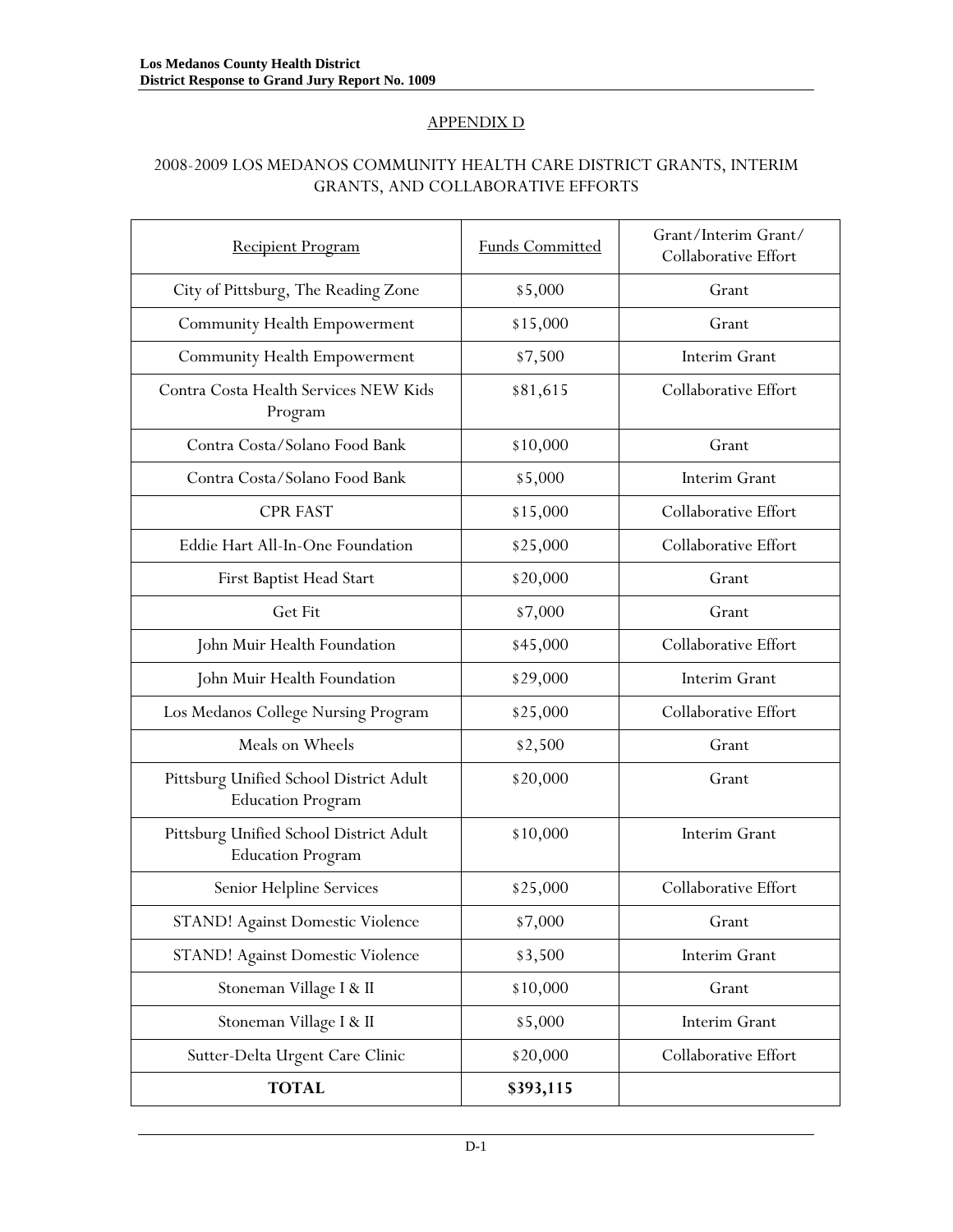### APPENDIX E

### LMCHD ANALYSIS OF REVENUES AND EXPENSES, 2006-2009

### **LMCHD ANALYSIS OF REVENUE & EXPENSES For Four Year Period 2006 through 2009**

 prepared by Arlene K. Mose, CPA 7/12/10

|                                   | 6/30/06<br>Per Audit | 6/30/07<br>Per Audit | 6/30/08<br>Per Audit | 6/30/09   |         |
|-----------------------------------|----------------------|----------------------|----------------------|-----------|---------|
| <b>REVENUES</b>                   | 856,379              | 1,066,114            | 1,004,786            | 1,021,619 |         |
| <b>PROGRAM EXPENSES:</b>          |                      |                      |                      |           |         |
| Program Grants                    | 117,945              | 523,671              | 520,041              | 504,334   |         |
| <b>Program Facility Expenses</b>  | 312,365              | 257,442              | 231,254              | 231,253   |         |
| <b>Fitness Camps</b>              | 15,956               | 7179                 |                      |           |         |
| <b>Community Health Workshops</b> | 1,750                |                      |                      |           |         |
| <b>Medical Records Expense</b>    | 1,056                | 1,144                | 880                  | 1,056     |         |
| Website                           |                      | 1,929                | 4,575                | 6,549     |         |
| Wages                             |                      |                      |                      | 24,494    |         |
| <b>Total Program Expenses</b>     | 449,072              | 791,365              | 756,750              | 767,686   |         |
| <b>ADMINISTRATIVE EXPENSES:</b>   | 132,758              | 206,202              | 146,485              | 257,208   |         |
| Net Income                        | 274,549              | 68,547               | 101,551              | (3,275)   |         |
| Sale of Property                  | 679,077              |                      |                      |           |         |
| <b>Total Income</b>               | \$953,626            | \$68,547             | \$101,551            | \$(3,275) |         |
|                                   |                      |                      |                      |           | Average |
| % expended on program             | 52.44%               | 74.23%               | 75.31%               | 75.14%    | 69.28%  |
| % expended on direct grants       | 13.77%               | 49.12%               | 51.76%               | 49.37%    | 41.00%  |
| % expended on admin expenses      | 15.50%               | 19.34%               | 14.58%               | 25.18%    | 18.65%  |

**It should be noted that LMCHD provides the County Health Department with full use of a medical facility with 130,900 sq. feet and 14 acres of land which is currently use by the County Vehicle Pool. This facility is used to provide direct medical services to individuals within the District's geographic area. Based on the value of Class B commercial property the Fair Market Value of the medical facility would be determined as follows:** 

| 130,900 sq ft x \$1.40 per sq foot =     | \$183,260   | Monthly Rent |
|------------------------------------------|-------------|--------------|
|                                          | x 12        |              |
|                                          | \$2,199,120 |              |
| Annual Rents actually paid by County     | (100,000)   |              |
| Annual value of donated medical facility | \$2,099,120 |              |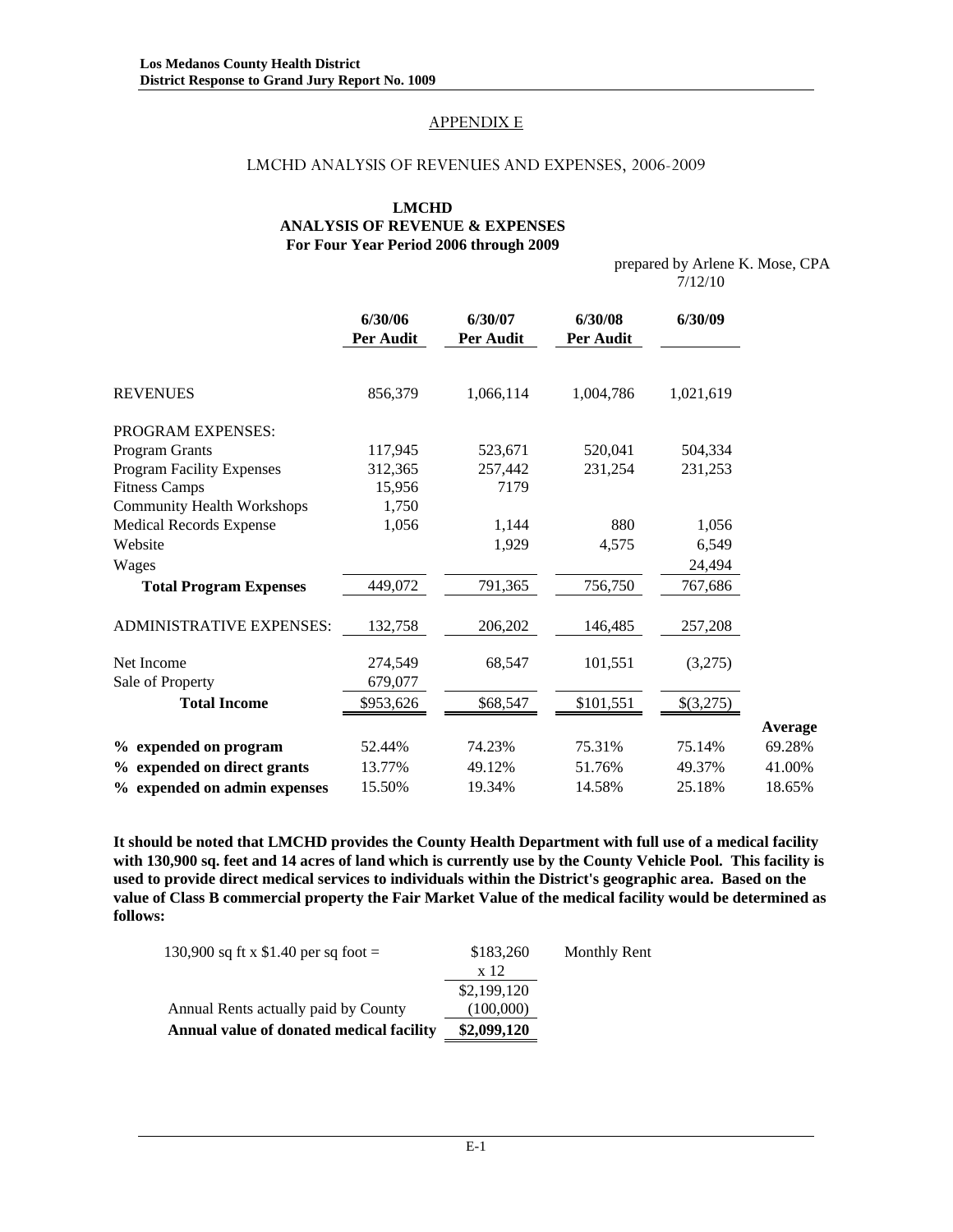### APPENDIX F

### LMCHD ENGAGEMENT WITH THE DISTRICT HEALTH CARE COMMUNITY

| <b>MEETING DATE</b> | <b>COMMUNITY ORGANIZATIONS</b><br><b>INVOLVED</b>                                                                                                         |
|---------------------|-----------------------------------------------------------------------------------------------------------------------------------------------------------|
| January 11, 2010    | Sutter Delta Urgent Care Clinic; New Kids<br>Project                                                                                                      |
| February 8, 2010    | Delta Memorial Hospital Foundation; Concord<br><b>Community Reuse Project</b>                                                                             |
| March 8, 2010       | Pittsburg Unified School District; Contra Costa<br>County Health Services; Food Bank of Contra<br>Costa and Solano                                        |
| April 12, 2010      | Los Medanos College; Delta Memorial Hospital<br>Foundation; California Communities Joint<br>Powers Authority; Bay Point Chamber of<br>Commerce            |
| May 10, 2010        | Stoneman Village I & II; Food Bank of Contra<br>Costa and Solano; STAND! Against Domestic<br>Violence; Delta Memorial Hospital Foundation                 |
| June 14, 2010       | Fit Fest; Delta Memorial Hospital Foundation;<br>Contra Costa Crisis Center; Promotoras; Bay<br>Area Black United Fund Critical Mass Health<br>Conductors |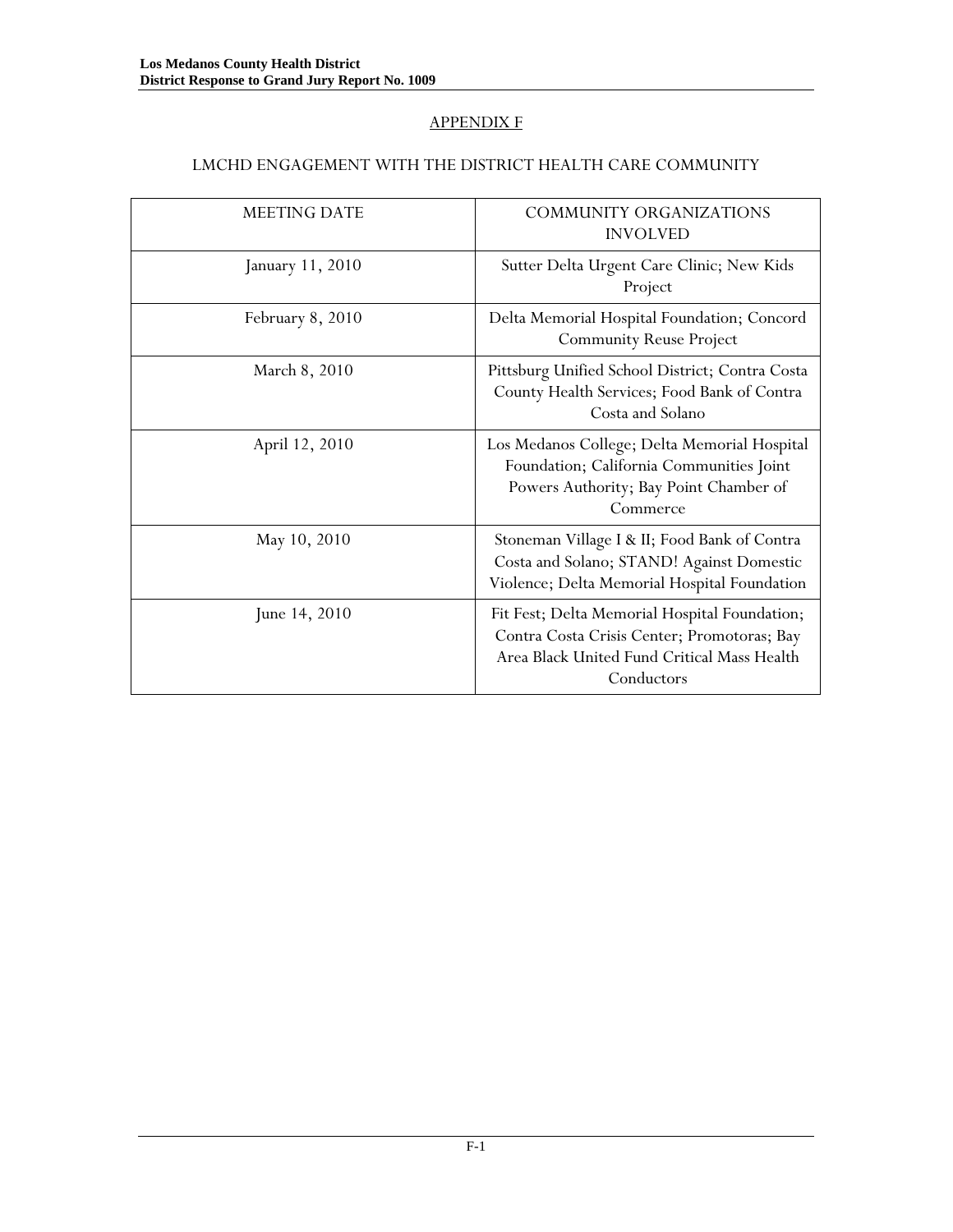# APPENDIX G

### LMCHD MISSION STATEMENT, VISION, GUIDING PRINCIPLES, GOALS & STRATEGIES, AND RESTRUCTURING PLAN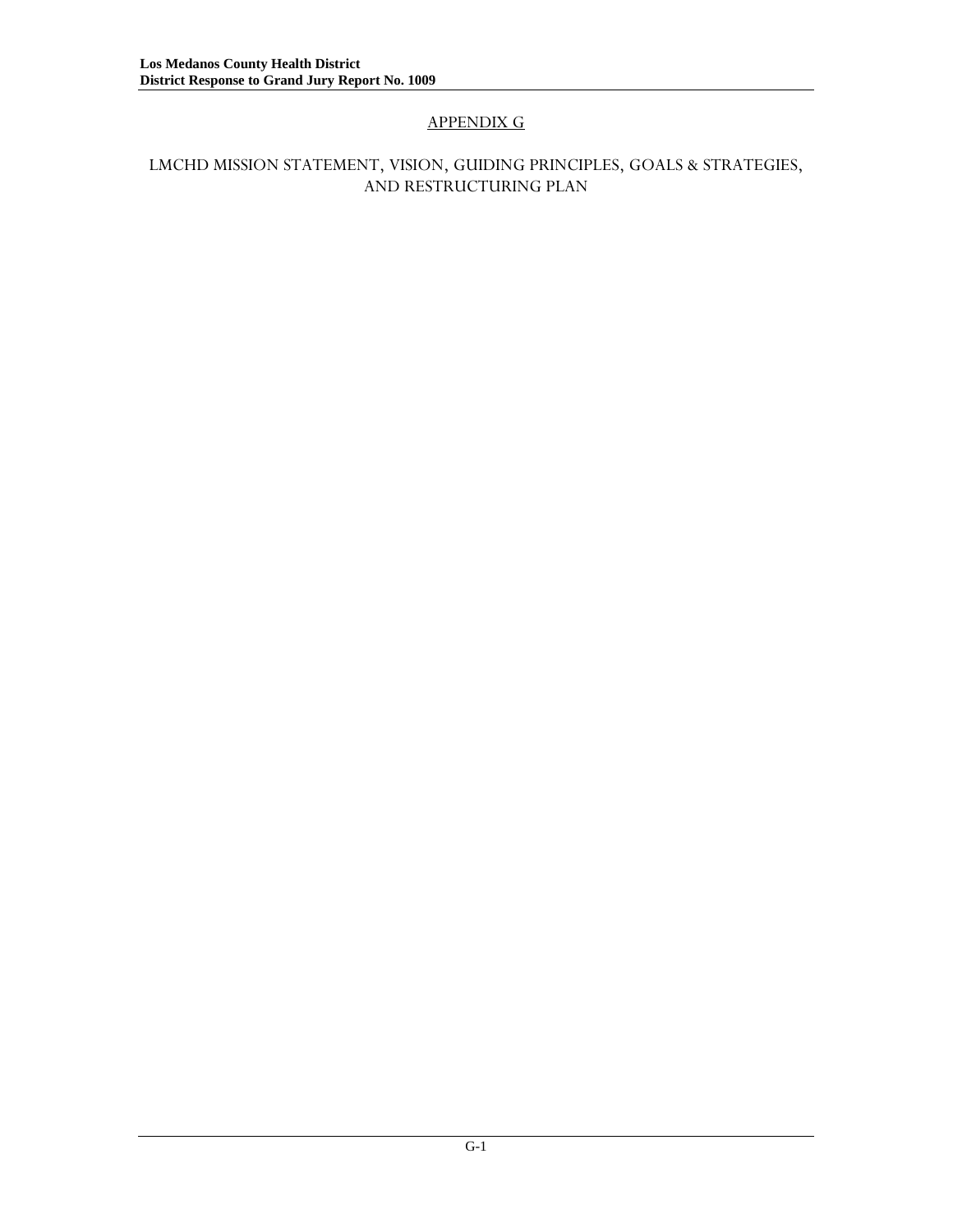

# LMCHD: Advancing Solutions to Health Disparities

LMCHD identifies disparities in health care among District residents and contributes to solutions.

# **Draft Vision**

**Draft Mission** 

LMCHD is cultivating a community in which good health may flourish for all District residents.

# **Draft Guiding Principles**

LMCHD will foster a culture of community connection through its resource distribution practices, information dissemination channels, conduct of Board meetings, and staff presence.

LMCHD will emerge as a health care system that accepts and fosters responsibility. Decisions are made at the lowest level empowered to make them, and supported by the organization.

LMCHD will demonstrate fair and responsible management of fiscal, environmental, educational, and human resources.

LMCHD will cultivate consensus within the organization, providing fair opportunity to hear varying perspectives and positions.

LMCHD will develop, and refresh as needed, Operating Protocols and Procedures to guide Board, Staff and Community in effective communication and an ongoing exchange of ideas.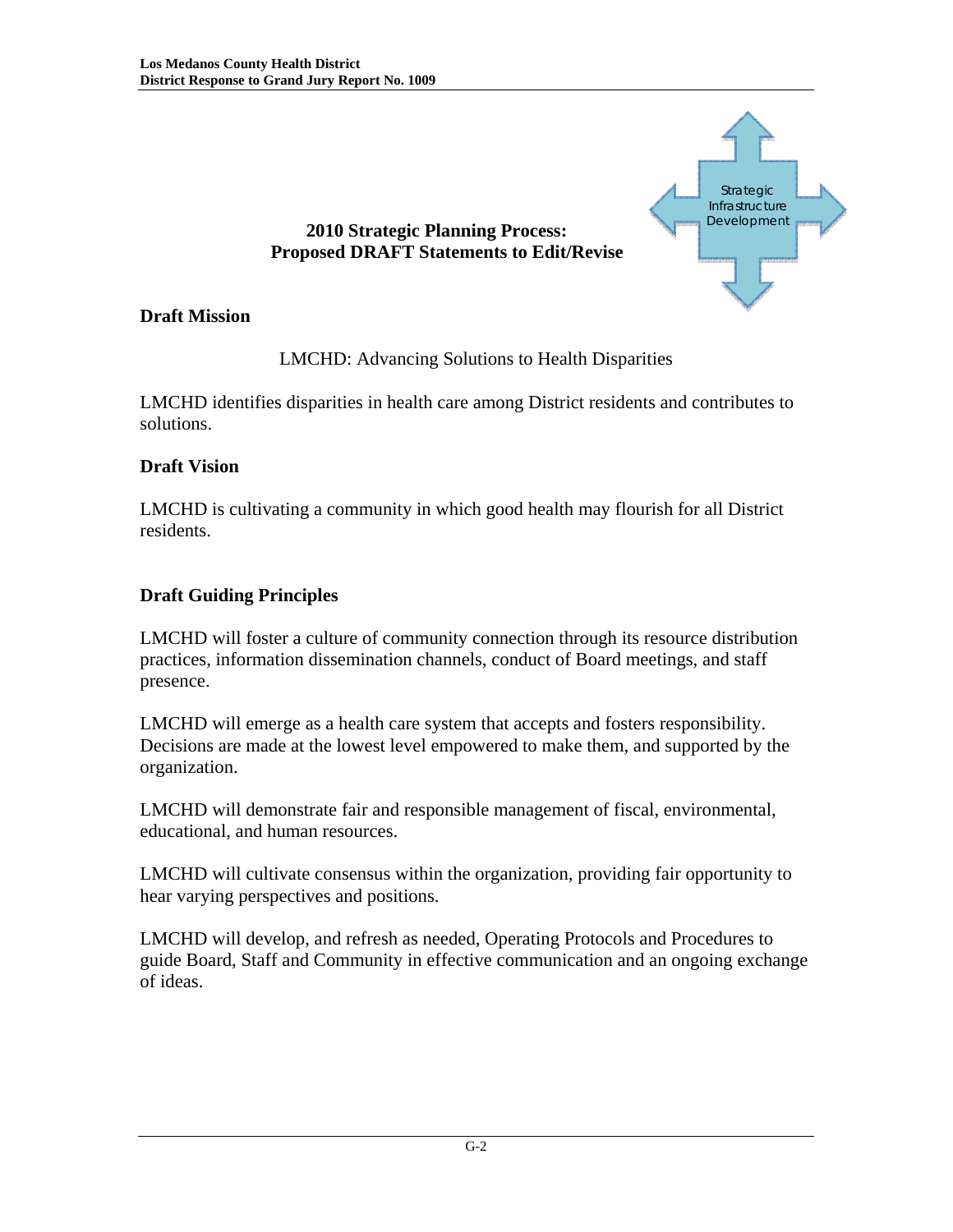# **GOAL ONE**

LMCHD will improve availability of and access to direct health and mental health services for all residents of the District, with a focus on reducing the District's health disparities**.** 

### **Strategy 1.1**

Fund new or existing programs and create linkages, partnerships, and collaborations with community-based efforts that support this goal through District-direct activity and the LMCHD Health and Wellness Funding Program.

### **Strategy 1.2**

Utilize existing data and support new efforts for District-wide assessments of health needs and health disparities in the District.

### **Strategy 1.3**

Advocate for improved access to health care as well as strengthened healthcare goals, policies, and outcomes throughout the community, including local, state, and federal levels of government.

### **Strategy 1.4**

Increase access to affordable health coverage options for working individuals and families within the District and residents that are not covered by Medical/Medicaid.

### **Strategy 1.5**

Allocate funds effectively and define effectiveness measures for evaluating efforts to ensure that LMCHD's resources contribute to improved access to healthcare.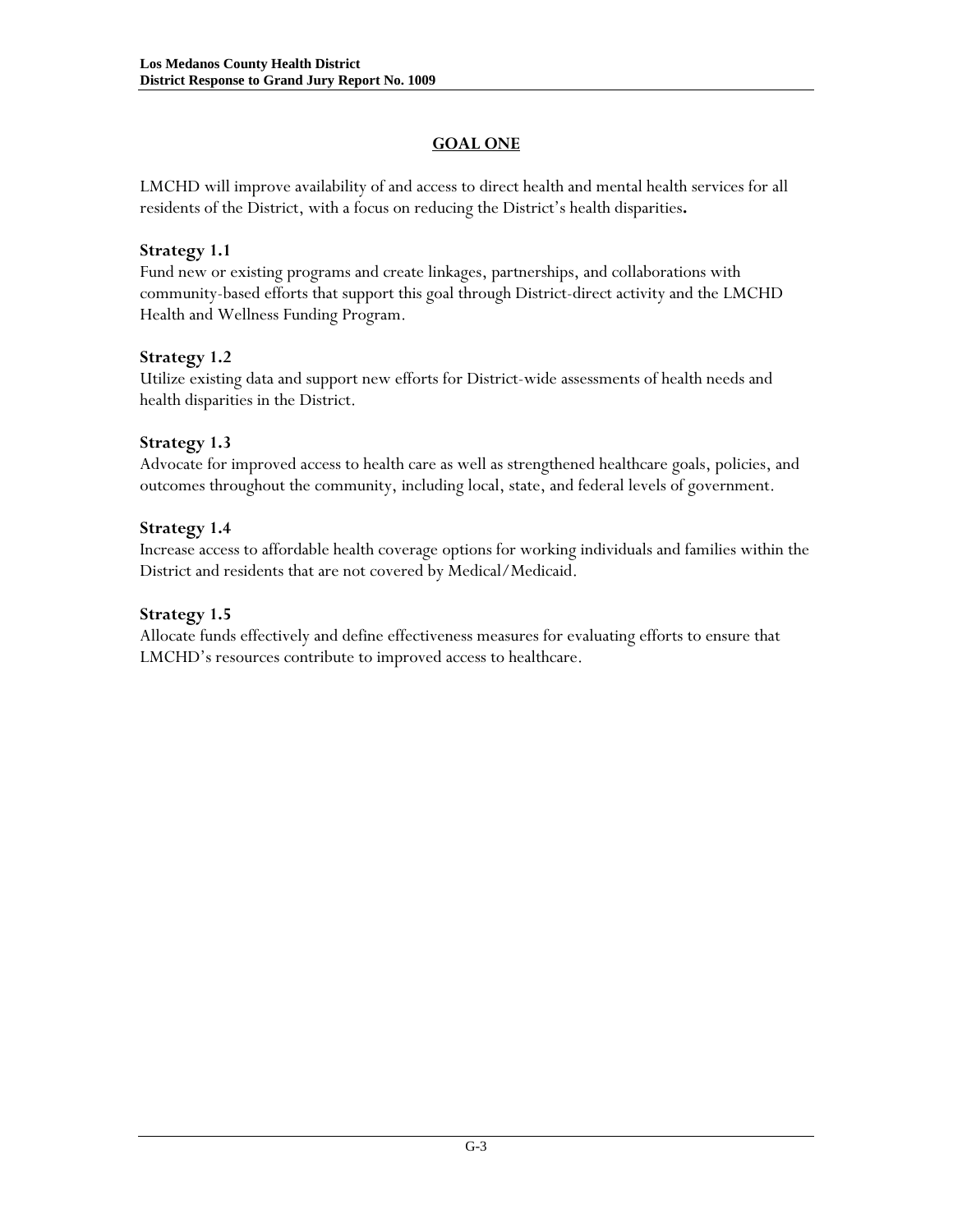# **GOAL TWO**

LMCHD will support preventative and public health efforts that promote and protect the personal, community, and environmental well-being and health of District residents.

### **Strategy 2.1**

Invest in preventative and public health services that address root causes and social determinants of health disparities and major public health concerns that impact District residents.

# **Strategy 2.2**

Foster opportunities for access to healthy foods and support education regarding nutrition practices to increase wellness and prevent obesity and other related diseases.

# **Strategy 2.3**

Promote and strengthen efforts including health education, violence prevention, and exercise programs to improve the physical well-being of District residents with a particular focus on children.

# **Strategy 2.4**

Integrate community-needs assessment data into Board policies and operating procedures to guide budget processes, the Health and Wellness Funding Program, and development of new services and collaborative efforts.

# **Strategy 2.5**

Increase public awareness, promote public health campaigns, and advance legislative positions and public policies that support health promotion and address primary health concerns of District residents.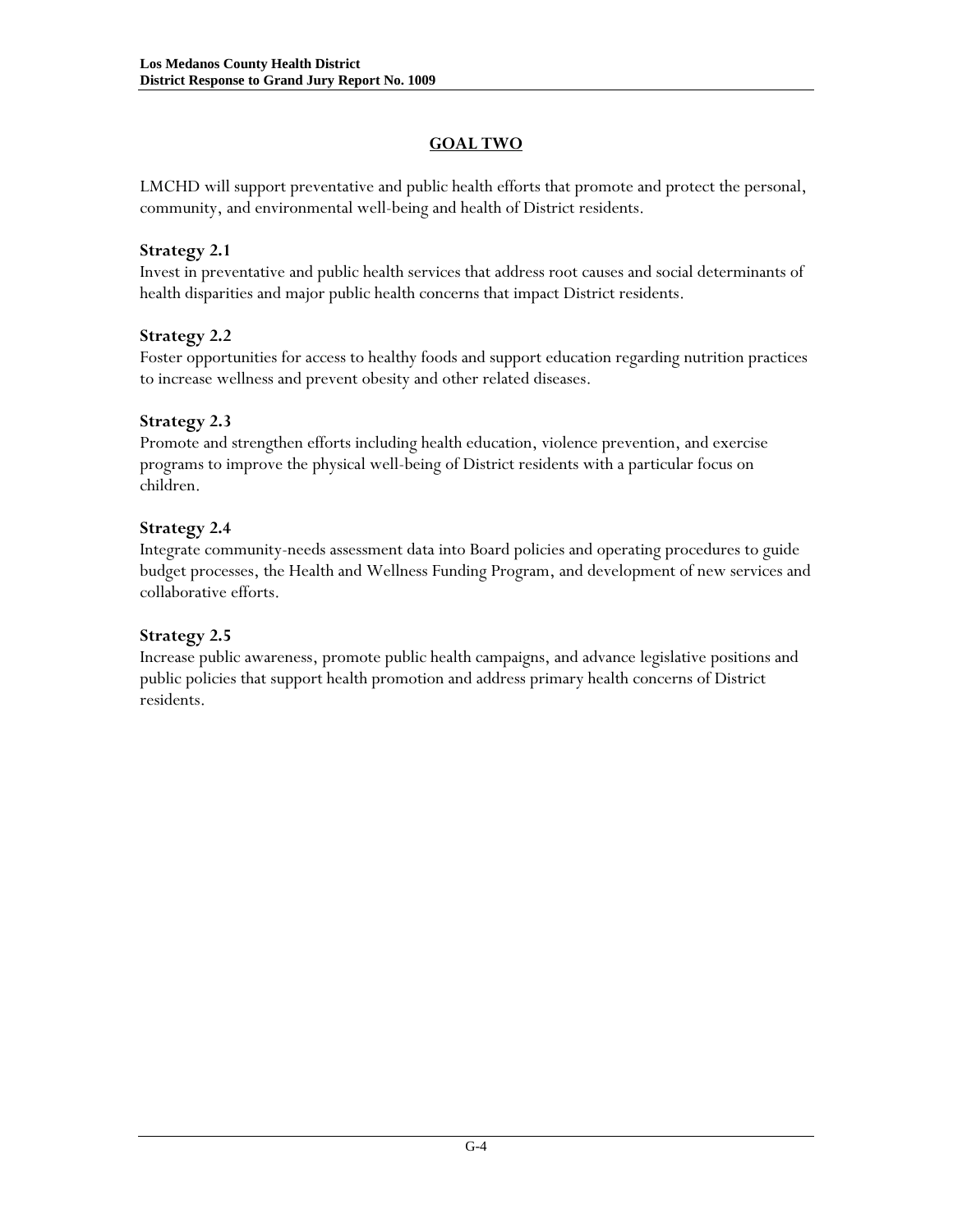# **GOAL THREE**

LMCHD will engage in population-specific efforts to address the needs of those residents in the District that are historically underserved or particularly impacted by health disparities.

### **Strategy 3.1:**

Invest in efforts that engage and increase access to health care for populations that are particularly impacted by health concerns such as diabetes, asthma, stroke, obesity, heart disease and developmental disabilities.

### **Strategy 3.2:**

Increase the health and wellness of mothers and children through better access to pre-natal care, immunizations, access to primary health services and health and wellness education in schools.

### **Strategy 3.3:**

Improve and increase the community's capacity to support seniors and their families with a variety of health care service, basic needs, nutrition, and benefits assistance.

### **Strategy 3.4**

Improve access to care for low-income, homeless and at-risk individuals, youth, and families with a variety of health care related, basic needs, nutrition, and benefits assistance.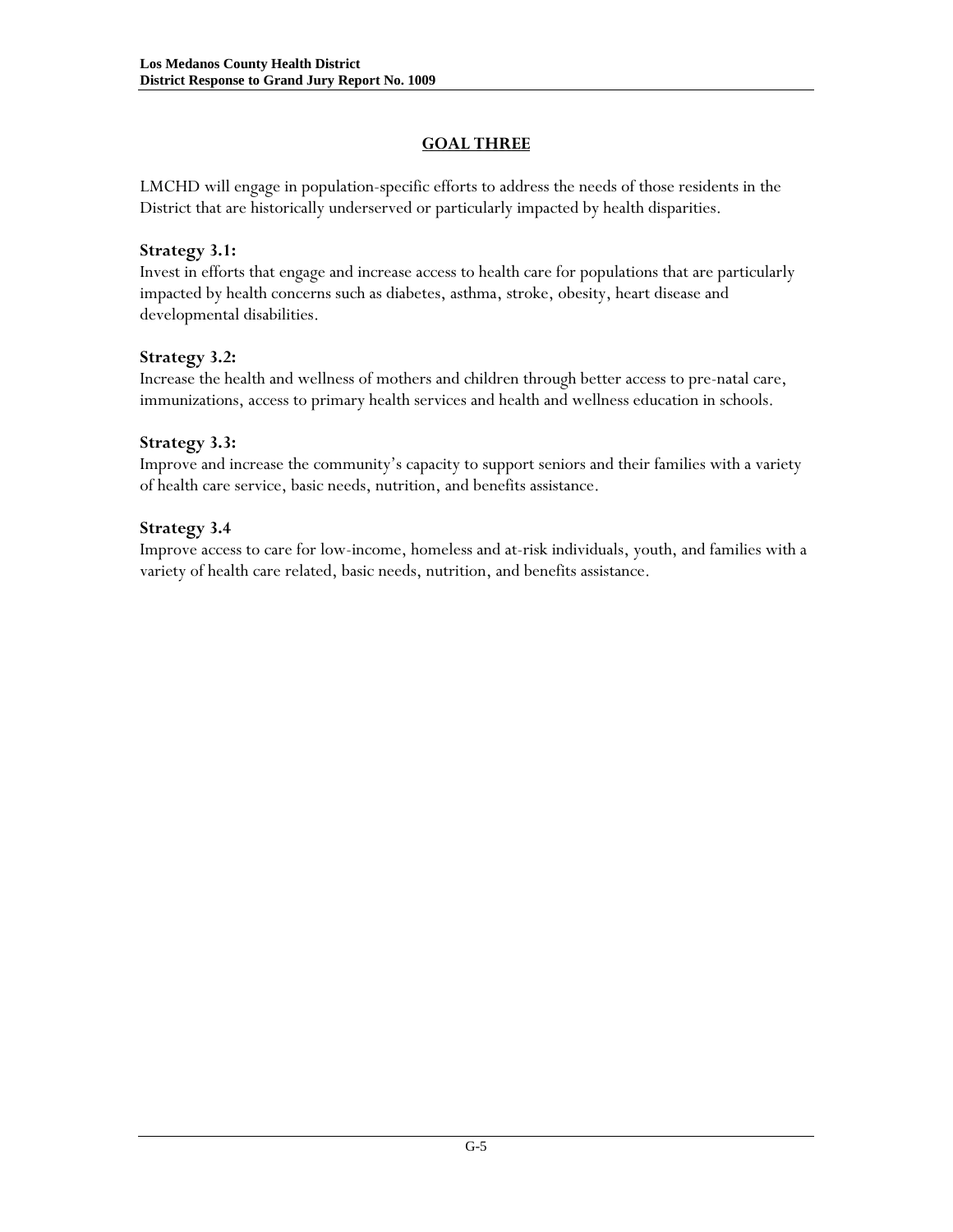# **GOAL FOUR**

LMCHD supports research and educational programming that moves the Los Medanos community towards improved and innovative practices, ensures that healthcare professionals receive the best training, and further enhances service delivery to District residents.

### **Strategy 4.1**

Invest in community programs and educational facilities that further healthcare workforce development within the District.

### **Strategy 4.2**

Support collaboration, coordination of efforts, and synergistic relationships among healthcare providers, health advocates, other healthcare districts, faith-based and nonprofit organizations, government, and the community.

### **Strategy 4.3**

Serve as a resource of information, advocacy, and training for healthcare professionals concerning health concerns and practices that impact District residents.

### **Strategy 4.4**

Develop and communicate LMCHD's role in facilitating coordination among organizations, faithbased organizations, and city, state, and federal agencies at work on health promotion and disease prevention within the District.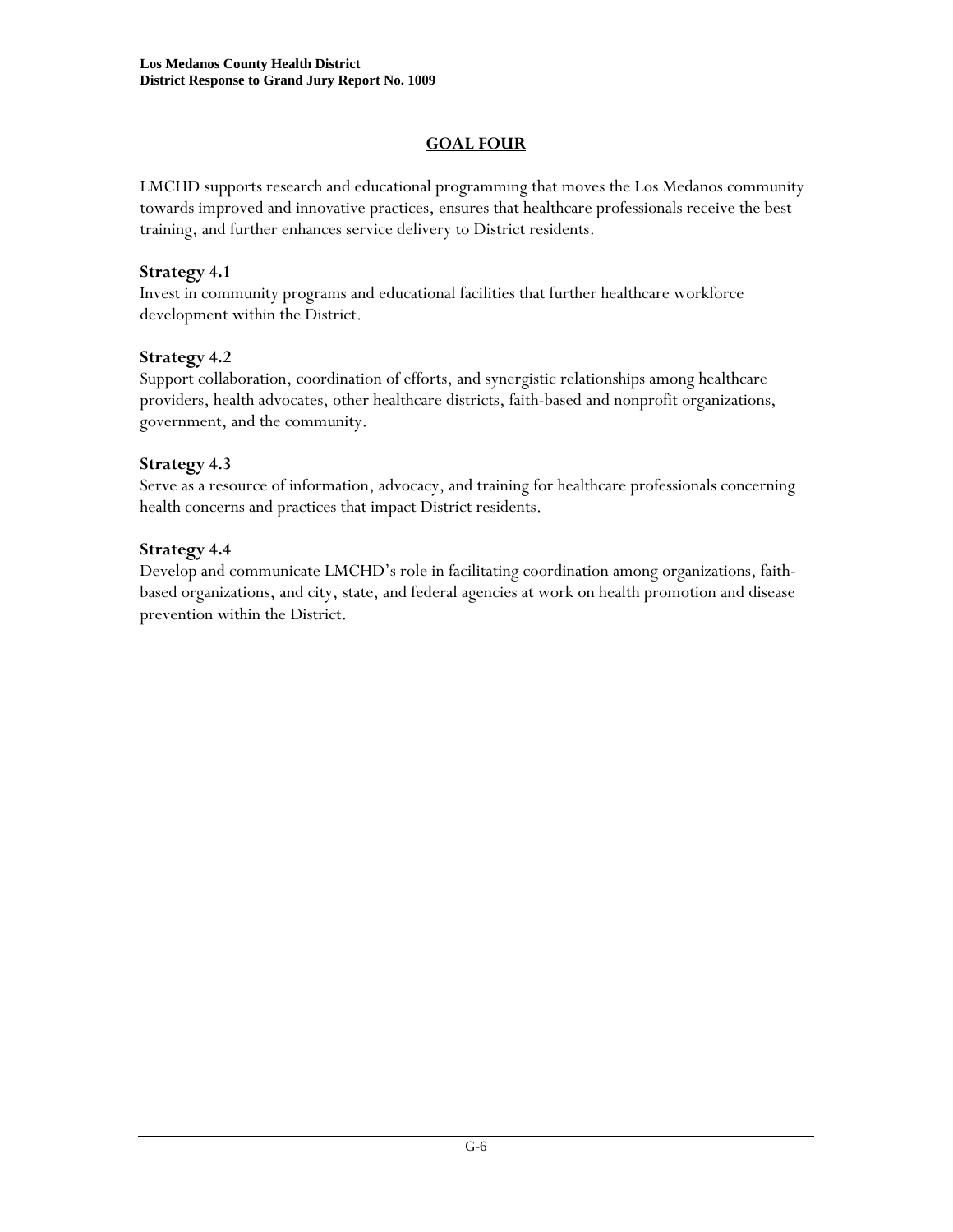# **GOAL FIVE**

LMCHD will work through the Board of Directors and Staff to establish solid, sustainable agency infrastructure components guided by fair and ethical governing principles and fiscally sound policies to ensure sufficient resources to achieve LMCHD's vision, mission, and strategic plan.

### **Strategy 5.1**

Strengthen the knowledge of Board members and Staff through special trainings and presentations from healthcare and governance experts.

### **Strategy 5.2**

Commit to a Board culture that strives for collaboration, continuous learning, advocacy, and leadership on matters affecting the health of the District's residents.

### **Strategy 5.3**

Develop Annual Management Plan, Strategic Plan updates, and annual Board and Staff performance reviews, taking into account the need for continuous quality improvement.

### **Strategy 5.4**

Develop and update a financial operations manual to guide the ability to maintain a balanced budget, account for resources, and support all LMCHD activities and operations.

### **Strategy 5.5**

Maintain an Administration and Operations Manual to guide Board and Staff actions.

### **Strategy 5.6**

Monitor and maintain the District's operations of the Pittsburg Community Health Center by reviewing and updating lease, mortgage, and other financial terms.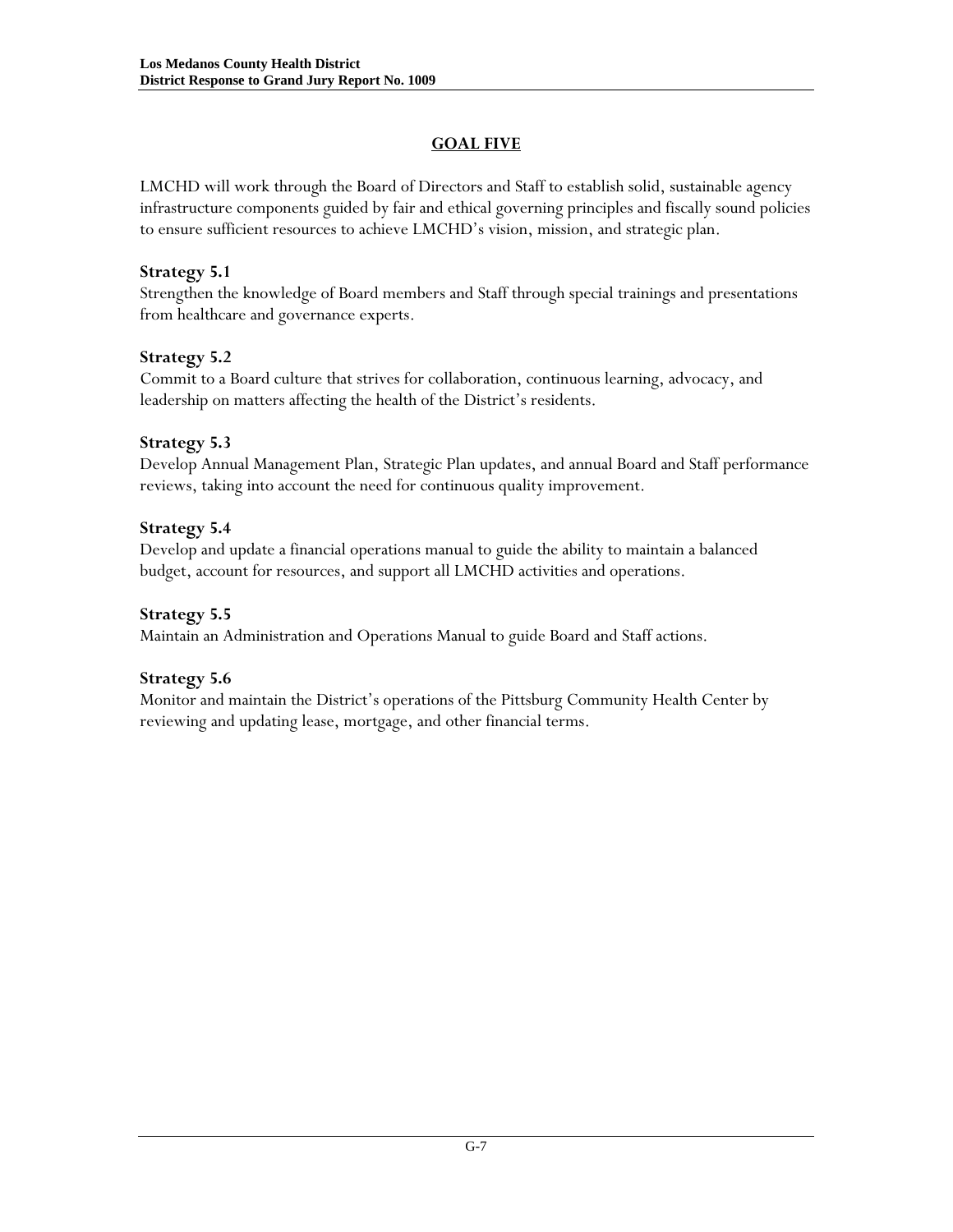# **LMCHD INTERIM COMMITTEE RESTRUCTURE Roles and Activities of Committees in 2010-11**

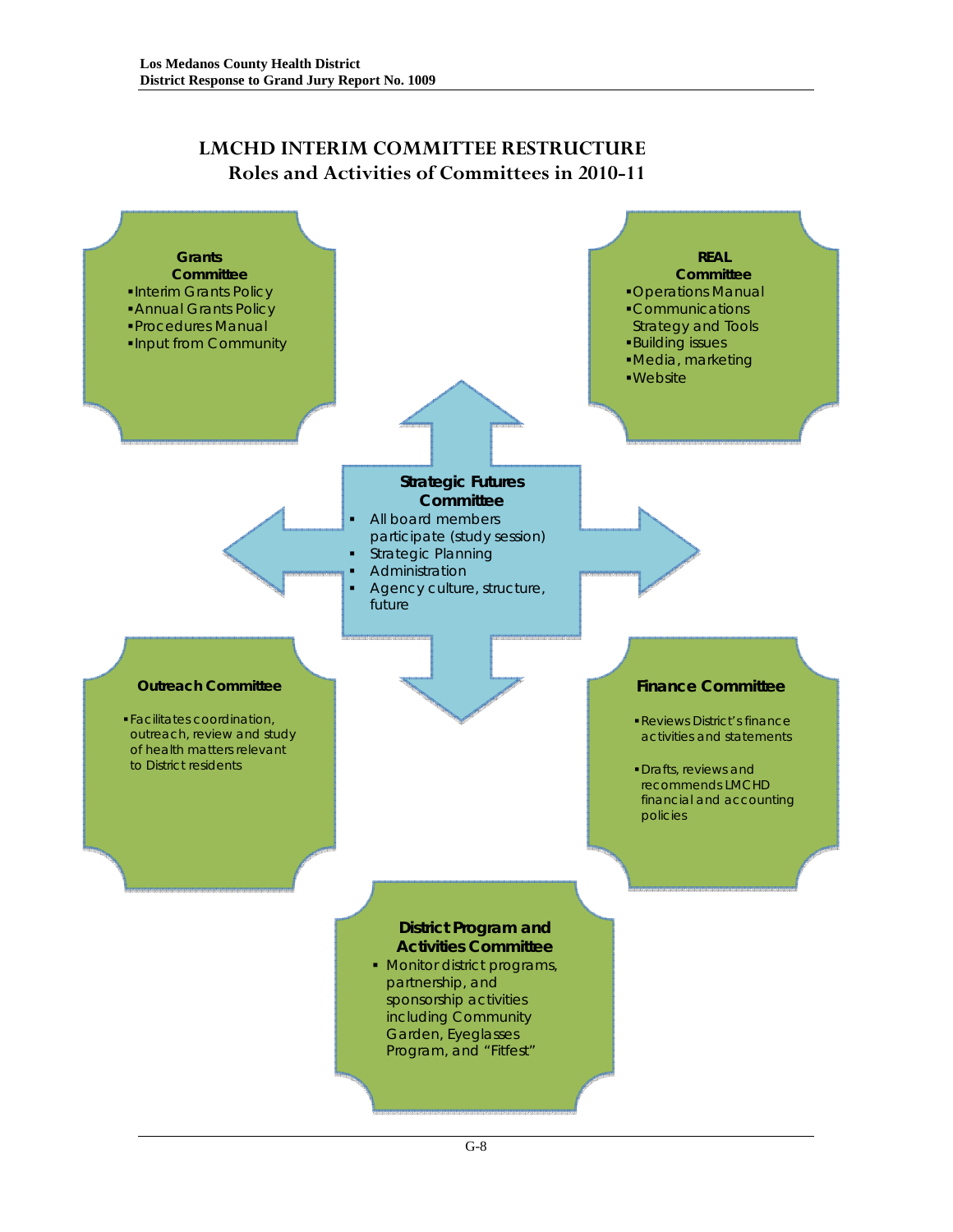# APPENDIX H

### SUMMARY OF THE LMCHD 2010-2012 HEALTH AND WELLNESS FUNDING PROGRAM AWARDS

| Applicant/Project                                                                               | <b>Funding</b><br>Granted | <b>Pertinent LMCHD Strategic Goals</b>                                                                                                                                     |
|-------------------------------------------------------------------------------------------------|---------------------------|----------------------------------------------------------------------------------------------------------------------------------------------------------------------------|
| Community Health Empowerment/<br>Exchange Works                                                 | \$40,000                  | Goal 1 (Preventive Medical Services; Needle<br>Exchanges Targeting HIV/AIDS Prevention)                                                                                    |
| Delta Memorial Hospital<br>Foundation/Sutter Delta Urgent Care<br>Clinic                        | \$84,000                  | Goal 1 (Direct Healthcare Services); Goal 3 (Low-<br>Income, Uninsured Populations)                                                                                        |
| American Heart Association/2nd<br>Annual Contra Costa Healthy<br><b>Community Cooking Class</b> | \$20,000                  | Goal 2 (Preventive Health/Nutrition Education);<br>Goal 3 (Underserved African-American Population)                                                                        |
| Food Bank of Contra Costa & Solano/<br>Farm 2 Kids                                              | \$40,000                  | Goal 2 (Preventive Health and Education); Goal 3<br>(Low-Income Youth)                                                                                                     |
| Los Medanos College Foundation/<br>Nursing Program                                              | \$60,410                  | Goal 1 (Improved Availability of Direct Health<br>Services); Goal 4 (Training of Healthcare<br>Professionals)                                                              |
| Pittsburg Adult Education Center                                                                | \$80,000                  | Goal 3 (Immigrants, Spanish-Speakers); Goal 4<br>(Training of Healthcare Professionals)                                                                                    |
| Stoneman Village/ Dinner Meal<br>Program                                                        | \$50,000                  | Goal 2 (Preventive Health and Nutrition); Goal 3<br>(Low-Income Seniors and Physically Disabled)                                                                           |
| Center for Human Development                                                                    | \$40,000                  | Goal 3 (At-Risk Youth)                                                                                                                                                     |
| <b>STAND!</b> Against Domestic Violence                                                         | \$40,000                  | Goal 3 (Child and Adult Victims of Domestic<br>Violence)                                                                                                                   |
| East County Midnight Basketball<br>League/Spring Season 2011                                    | \$40,000                  | Goal 2 (Preventive Health and Education); Goal 3<br>(Low-Income Youth and Young Adults)                                                                                    |
| John Muir Community Health<br>Alliance/Faith and Health Partnership<br>Program                  | \$146,222                 | Goal 1 (Direct Healthcare Services); Goal 2<br>(Preventive Health); Goal 3 (Immigrants, Low-<br>Income Populations, Uninsured, African American<br>and Latino Populations) |